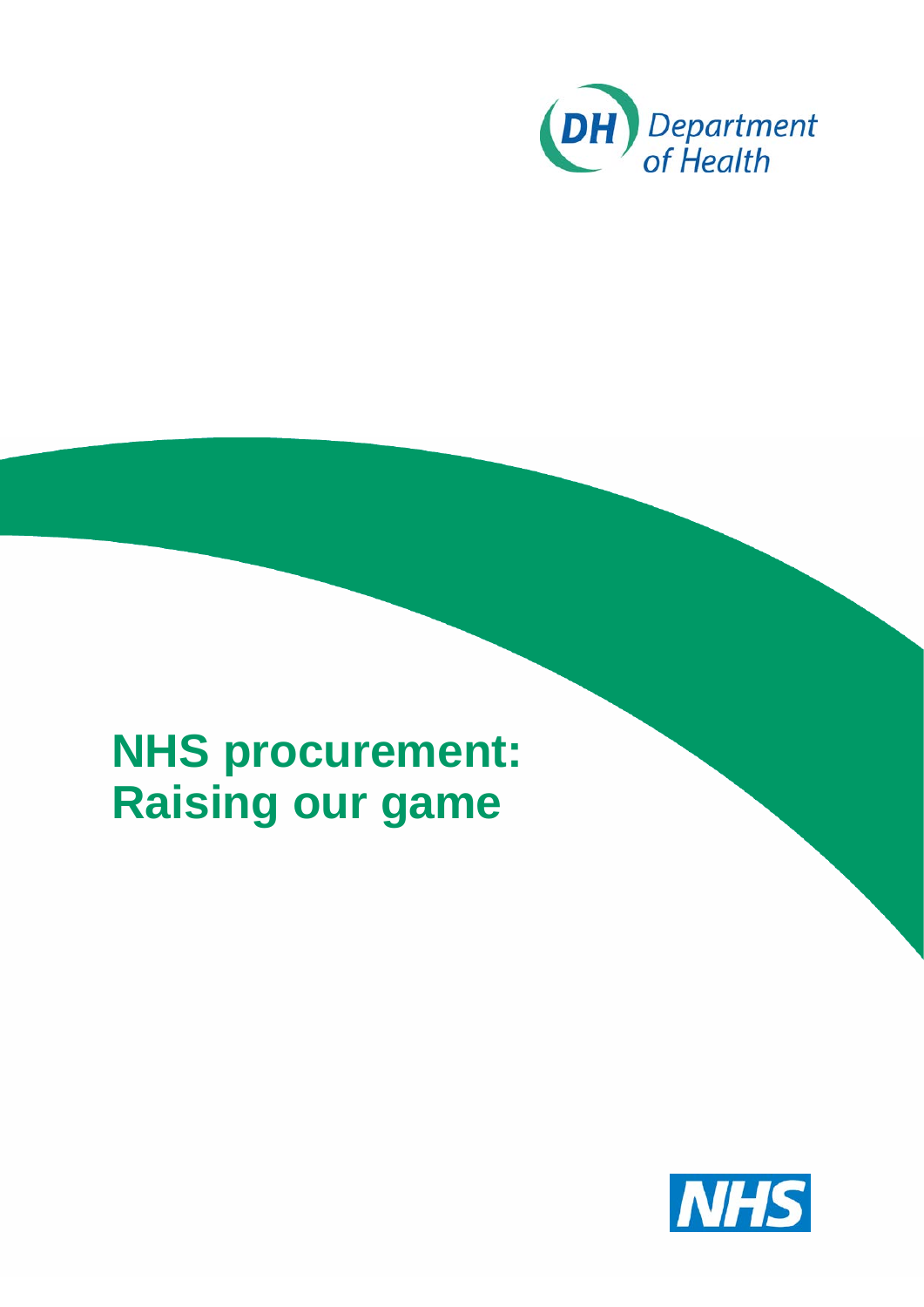### **DH INFORMATION READER BOX**

| Policy                   | Clinical                                                      | Estates                                                      |  |
|--------------------------|---------------------------------------------------------------|--------------------------------------------------------------|--|
| HR / Workforce           | <b>Commissioner Development</b>                               | IM & T                                                       |  |
| Management               | Provider Development                                          | Finance                                                      |  |
| Planning / Performance   | <b>Improvement and Efficiency</b>                             | Social Care / Partnership Working                            |  |
|                          |                                                               |                                                              |  |
|                          |                                                               |                                                              |  |
| <b>Document Purpose</b>  | <b>Best Practice Guidance</b>                                 |                                                              |  |
| <b>Gateway Reference</b> | 17646                                                         |                                                              |  |
| <b>Title</b>             | NHS Procurement: Raising our Game                             |                                                              |  |
| Author                   | DH / SF&NHS / PICD                                            |                                                              |  |
| <b>Publication Date</b>  | 28 May 2012                                                   |                                                              |  |
| <b>Target Audience</b>   | Directors of Finance, Procurement Directors                   | NHS Trust CEs, Foundation Trust CEs, NHS Trust Board Chairs, |  |
| <b>Circulation List</b>  | PCT Cluster CEs, SHA Cluster CEs, Care Trust CEs, PCT Cluster |                                                              |  |

| t <b>ion List</b> | PCT Cluster CEs, SHA Cluster CEs, Care Trust CEs, PCT Cluster |
|-------------------|---------------------------------------------------------------|
|                   | Chairs, Suppliers, Trade Associations                         |
|                   |                                                               |

| <b>Description</b>     | This document describes the actions that NHS Trusts and the<br>Department of Health should take to improve NHS Procurement. The<br>actions within also address the recommendations made by the National<br>Audit Office and the Public Accounts Committee. |
|------------------------|------------------------------------------------------------------------------------------------------------------------------------------------------------------------------------------------------------------------------------------------------------|
| <b>Cross Ref</b>       | N/A                                                                                                                                                                                                                                                        |
| <b>Superseded Docs</b> | $N1/\Lambda$                                                                                                                                                                                                                                               |

| <b>OUDELSEURY DUCS</b>     | N/A                                                  |
|----------------------------|------------------------------------------------------|
| <b>Action Required</b>     | N/A                                                  |
| <b>Timing</b>              | N/A                                                  |
| <b>Contact Details</b>     | John Warrington                                      |
|                            | Procurement, Investment & Commercial Division        |
|                            | 4th Floor Skipton House                              |
|                            | 80 London Road, London                               |
|                            | SE <sub>16LH</sub>                                   |
|                            | john.warrington@dh.gsi.gov.uk                        |
|                            | http:www.dh.gov.uk/health/category/qipp-procurement/ |
| <b>For Recipient's Use</b> |                                                      |
|                            |                                                      |
|                            |                                                      |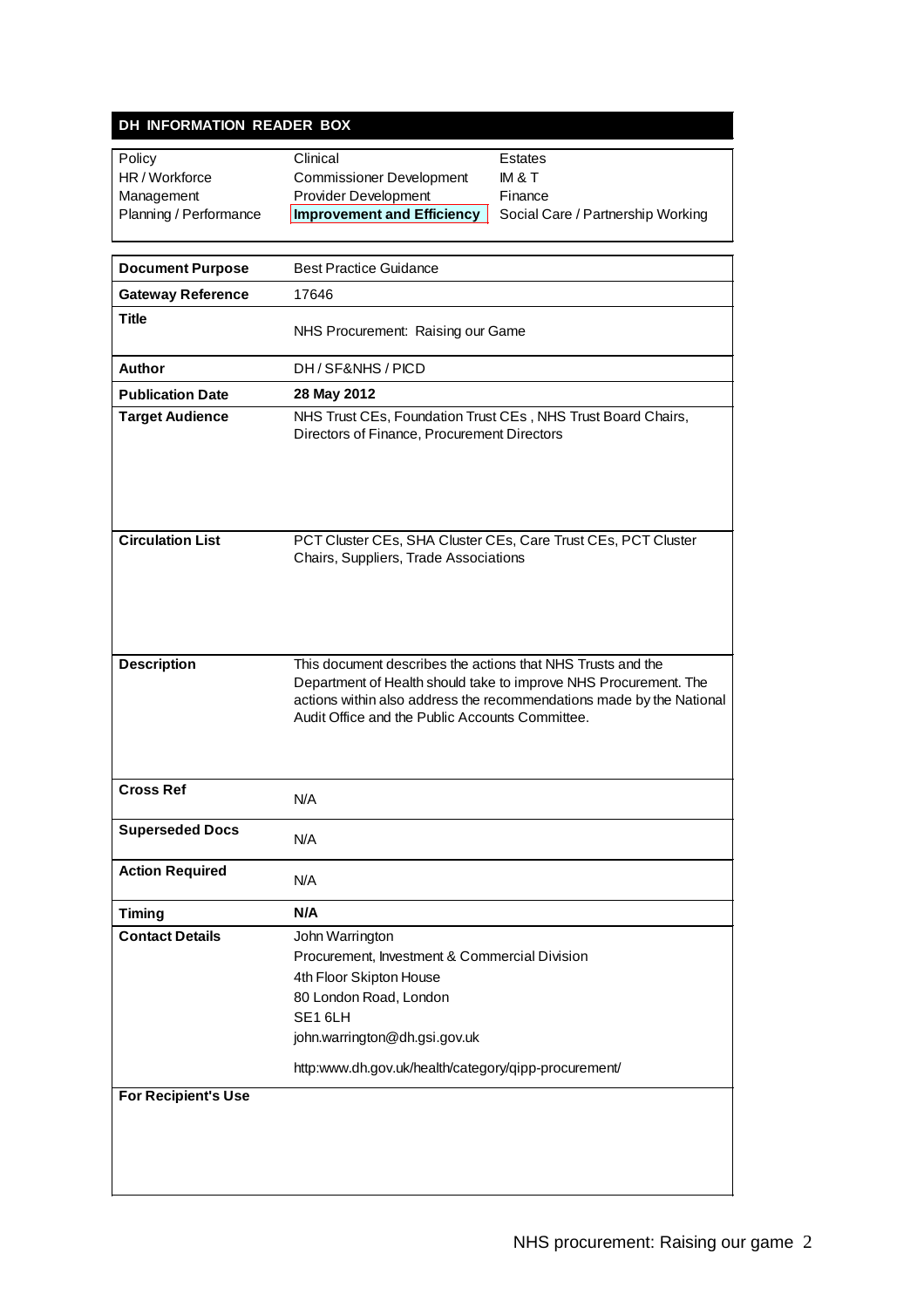# **Contents**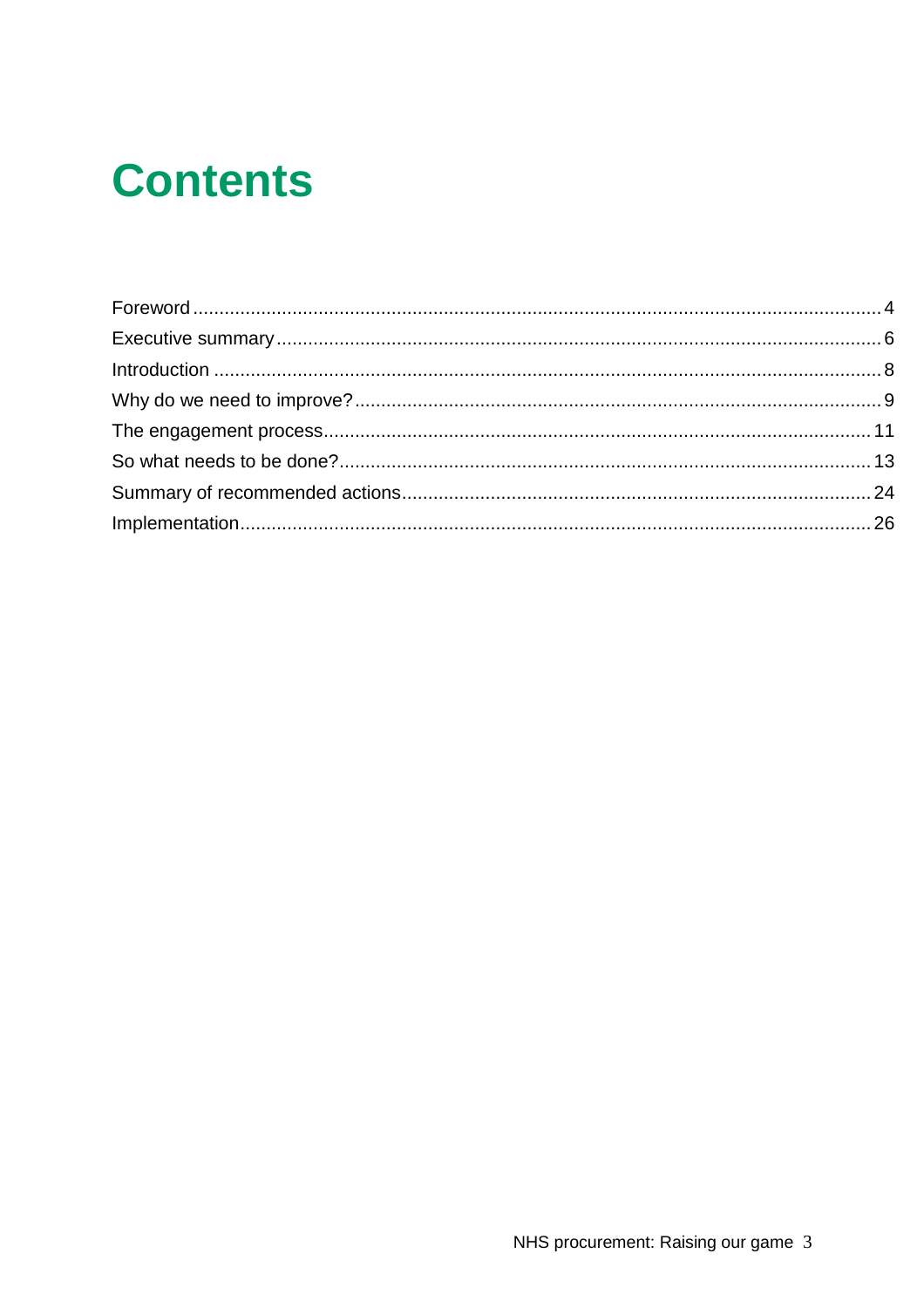### <span id="page-3-0"></span>Foreword



The NHS is a national success story. It is woven into the fabric of our society and is a public expression of our social values. At its best, the NHS is world class. The Commonwealth Fund's regular international surveys consistently score the NHS as one of the world's leading health systems for quality and the very best value for money. But it can and must improve.

#### **The Challenge**

Throughout its history, the NHS has faced increasing demands: a growing population with an extending lifespan; an increase in its own capability, fuelled by advances in knowledge, science and technology; and ever-increasing expectations from the public it serves. The NHS has responded to these demands in part through the creativity of its staff to find or devise new tools and better ways of working. At the same time industry, often working in partnership with the NHS has made available a constant supply of new medicines, devices and technology. Now and for the foreseeable future, we must meet these demands from within our current real terms funding, whilst at the same time improving quality. This means we cannot afford to continue as we have always done. If that is going to happen we will need better, smarter and more efficient procurement.

#### **What we need to do**

The Government's Procurement Pledge is a demonstration of our commitment to ensure that the public sector is faster to do business with and maximises opportunities to drive economic growth and stimulate innovation. The NHS promise is to make this a reality. Procurement should be central to driving quality and value in the NHS, but for many years it has simply not been a priority. That must change. The recent NAO report on procurement in the NHS demonstrated the scope for improvement and cost savings, but it is more than just that, we need to drive improvements in the way we procure services and products to ensure patients get the highest quality care possible. Procurement accounts for over £18bn of the NHS' annual expenditure, how we use that resource should become a priority for all NHS Boards and Chief Executives. Anything less would fail the NHS, our patients and the public.

*This report - NHS Procurement: Raising Our Game -* sets out the steps that the NHS must take to respond to this challenge. I want to see every part of the NHS make an immediate start.

We must make the best possible use of the huge spending power the NHS has. The NHS must share data so that we can see the prices that different organisations are paying for the same goods and services, and it must do more to make collaborative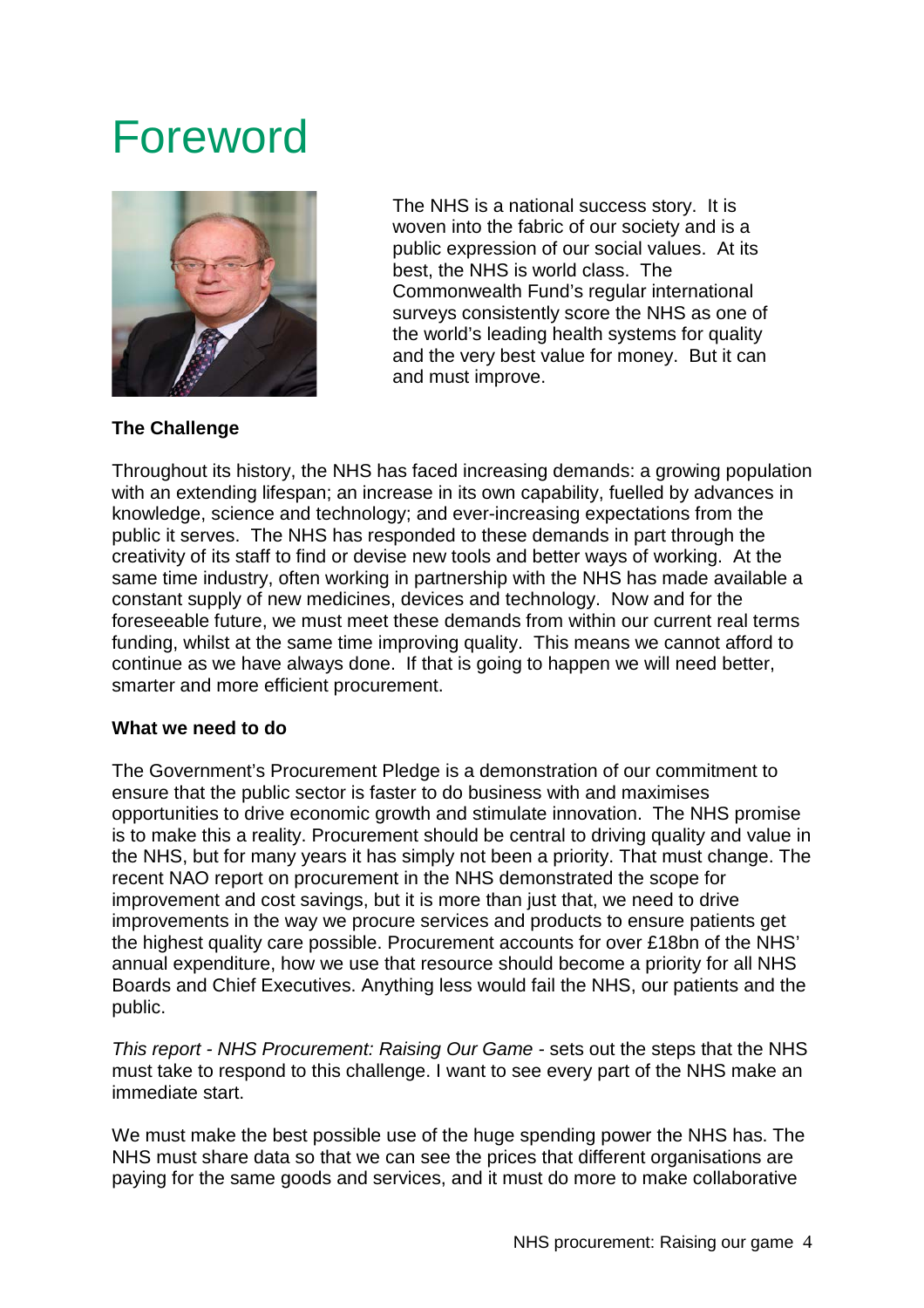procurement a reality. I want to see Trusts publish all tender and contract information for contracts over £10,000, and I want to see good procurement practice spread quickly and effectively – in particular the use of GS1 coding. There is much that the centre can do to help. The Department of Health will create a dashboard of procurement indicators to help make benchmarking easier, and will work with Monitor to strengthen Trust accountability for procurement. It will also develop an independent diagnosis and accreditation system to allow the NHS organisations to assess their procurement capability.

But, we must also do more. It is vital that we have a procurement function that is not only better, but is world class. It should be focused on outcomes, not just cost, and must be responsive to creative ideas from suppliers, procurement specialists, clinicians and managers. We have the potential to transform procurement in the NHS, enhancing quality and value. Our collective challenge is to work together to realise that potential. I have asked Sir Ian Carruthers OBE, Chief Executive of the NHS South of England to lead this work, which will start with an 'Open Call' for evidence to be published alongside *NHS Procurement: Raising Our Game*.

I would like to thank the many hundreds of people in the NHS who contributed to *'NHS Procurement: Raising Our Game'*, I know I can count on your continued support and involvement as we move forward.

Sir David Nicholson

NHS Chief Executive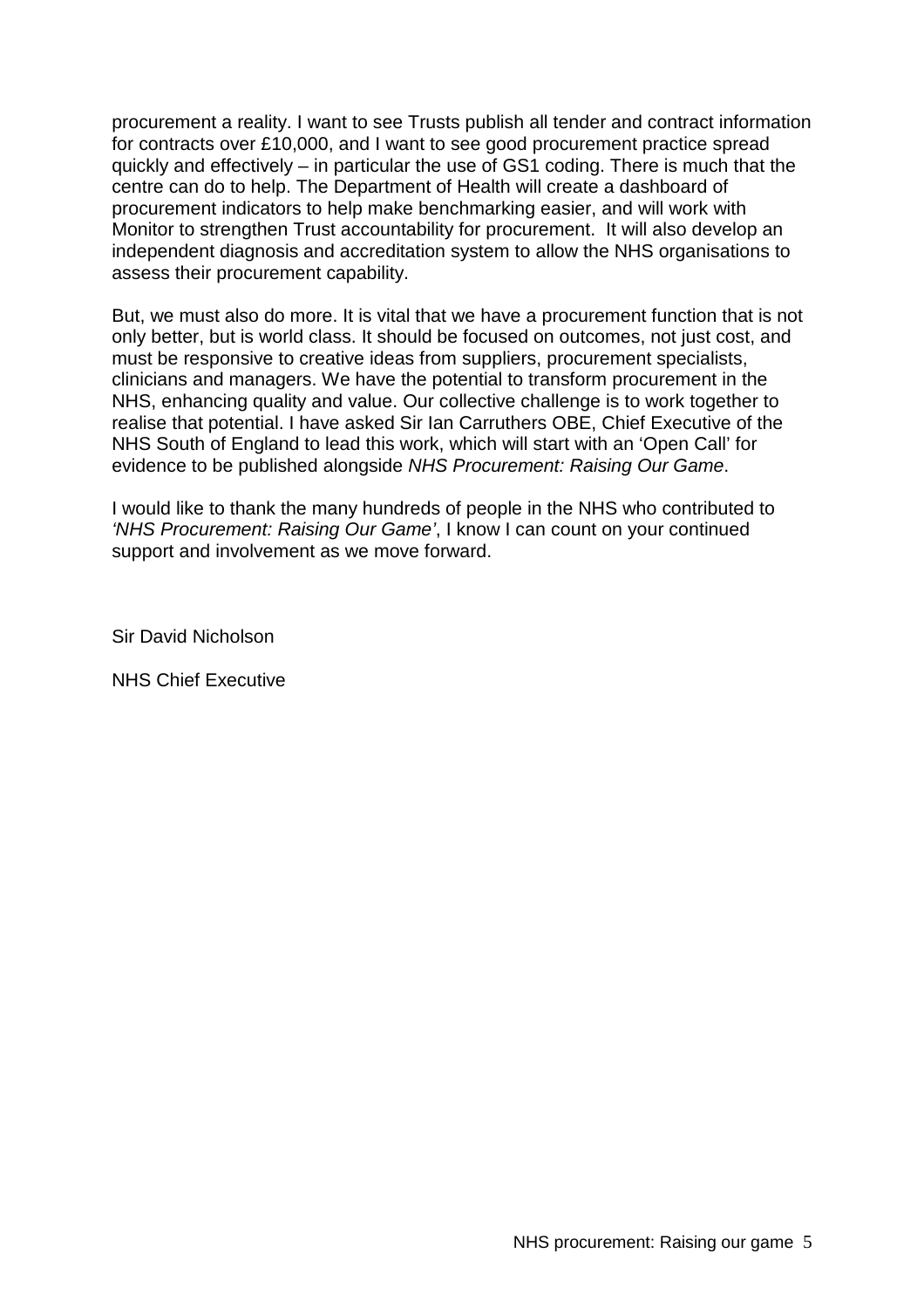### <span id="page-5-0"></span>Executive summary

The Government believes procurement can play a valuable role in both dealing with the deficit and stimulating growth in the economy; this is particularly true in the NHS due to its spending power. We believe there is scope for the NHS to save £1.2 billion through improved procurement, but we also know that there is no silver bullet to deliver these efficiencies and benefits. It requires leadership at all levels, but most importantly direction and involvement at board level.

Recent reports suggest NHS procurement is lagging behind industry procurement performance, and this cannot be allowed to continue in a time when resources are at a premium. Trusts need to collaborate, share data and harness the immense purchasing power that the NHS represents. Failure to do so will add to the financial pressures already faced by trusts.

This document describes the actions that the Department of Health and trusts should take to improve NHS procurement. These actions will address the recommendations made by the National Audit Office (NAO)<sup>[1](#page-0-0)</sup> and Public Accounts Committee (PAC)<sup>[2](#page-5-1)</sup>.

There are six areas for improvement:

- 1. Levers for change
- 2. Transparency and data management
- 3. NHS Standards of Procurement
- 4. Leadership, clinical engagement and reducing variation
- 5. Collaboration and use of procurement partners
- 6. Suppliers, innovation and growth

Each of these areas contains a number of proposed actions directed at trusts and the Department. These actions – 12 for trusts and 15 for the Department – are designed to raise the game of NHS procurement. However, nothing will change unless trust chairs and Chief Executives and their Boards treat this as a priority. Chief Executives should table this document at their Board meetings and consider the actions contained herein, as they have an obligation to demonstrate that they are spending taxpayers' money wisely and will need to assure commissioners, the public and themselves that money is not being wasted that could be better spent on patients.

National Audit Office – The procurement of consumables by NHS Acute and Foundation Trusts (February 2011)

[http://www.nao.org.uk/publications/1011/nhs\\_procurement.aspx](http://www.nao.org.uk/publications/1011/nhs_procurement.aspx)

<span id="page-5-2"></span><span id="page-5-1"></span> $2$  Public Accounts Committee – Treasury Minute 35<sup>th</sup> Report (July 2011) [http://www.hm-treasury.gov.uk/d/hmt\\_minutes\\_29\\_32\\_reports\\_cpas\\_july2011.pdf](http://www.hm-treasury.gov.uk/d/hmt_minutes_29_32_reports_cpas_july2011.pdf)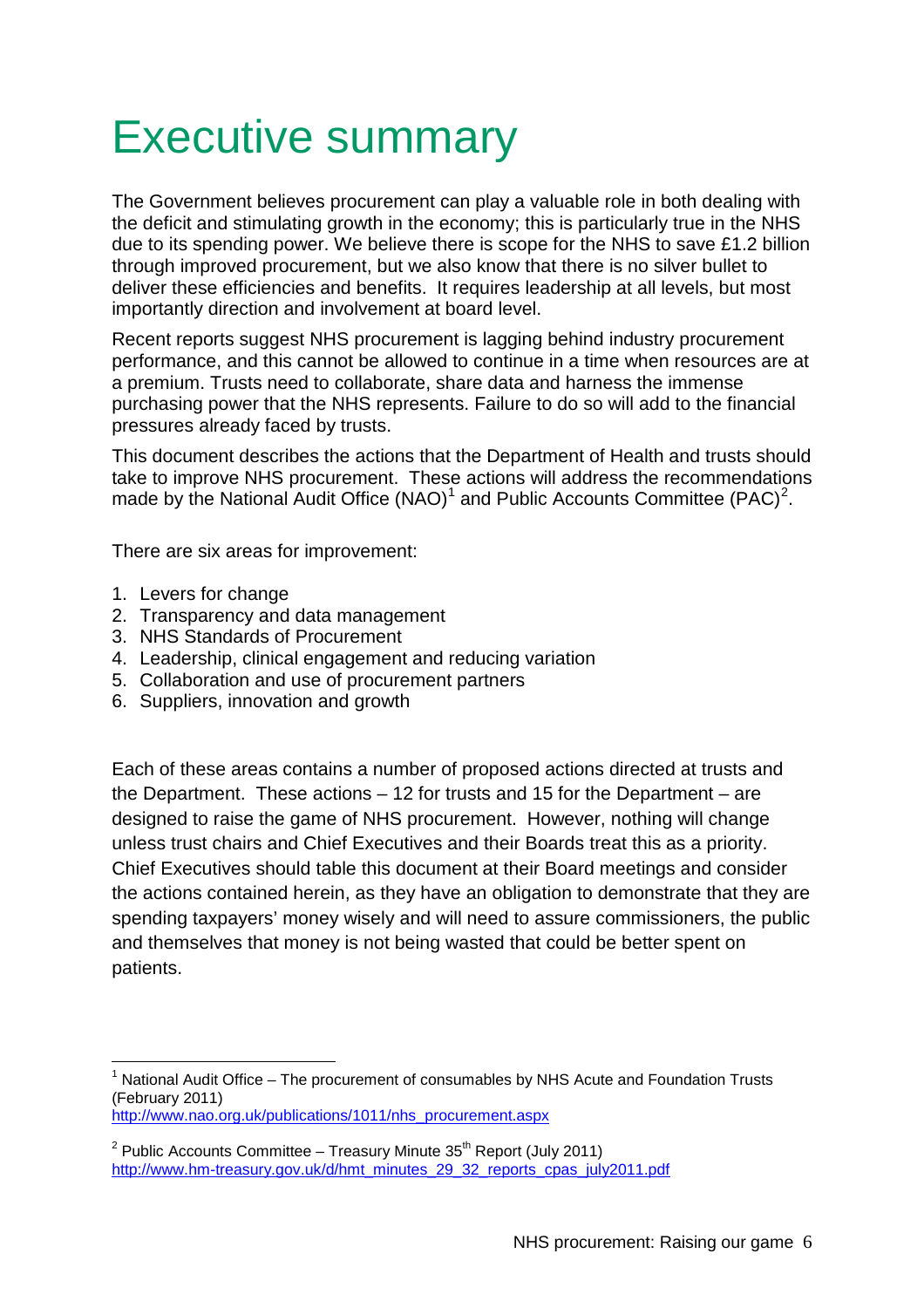Whilst the focus is very much on provider organisations, we know that procurement is also a vital ingredient in the commissioning process and can play an important role in shaping healthcare services to meet the challenges ahead. Building on this document, we will be working with the NHS Commissioning Board and Clinical Commissioning Groups to ensure commissioners have access to the skills needed to work with private sector suppliers in the future. As the commissioning function matures, we anticipate commissioners will work more closely with providers and their suppliers to ensure innovation flows from the supply base across the entire care pathway. This shift will blur the historic divisions between hospital procurement and healthcare commissioning, as these functions start to work closer together.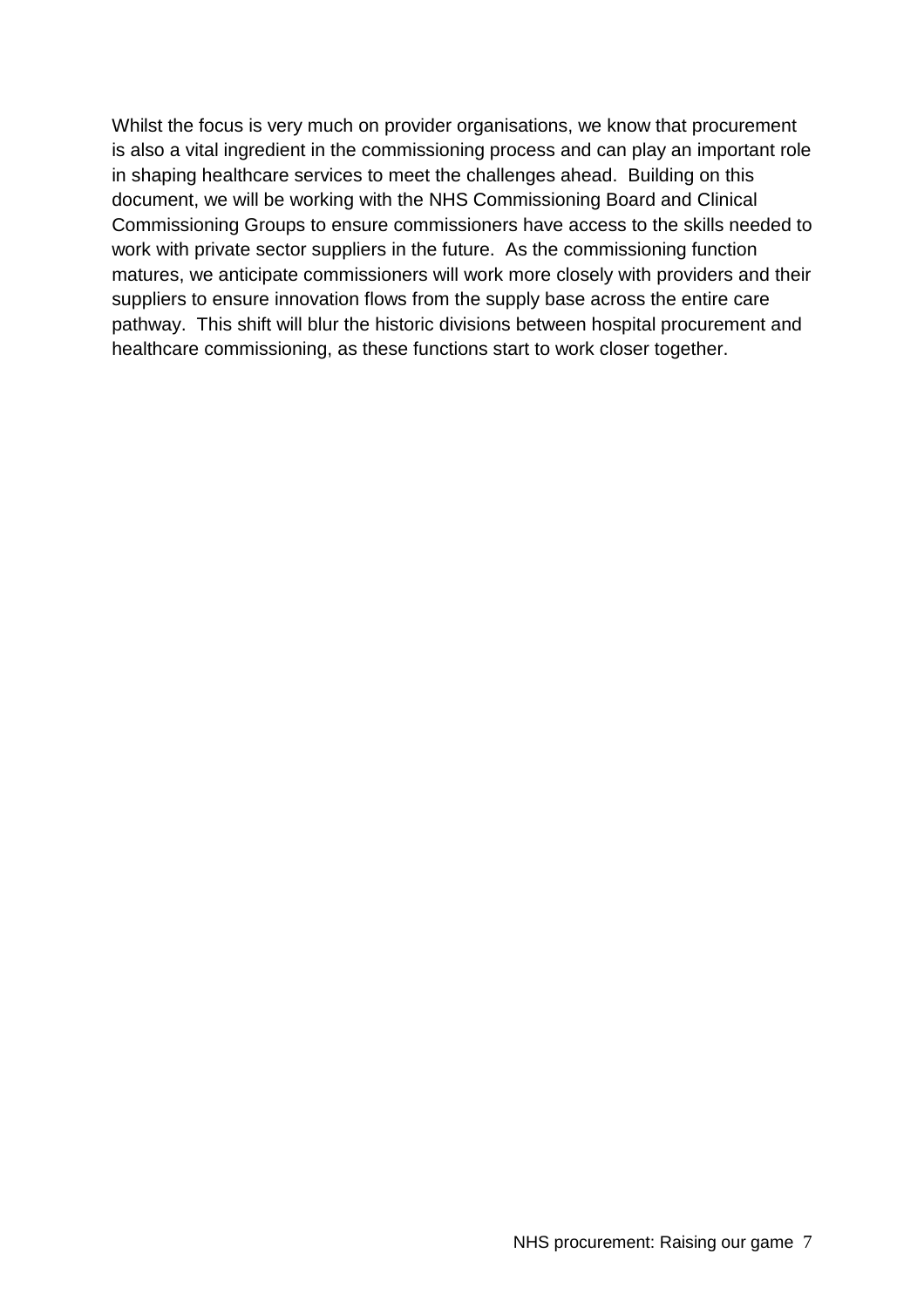# <span id="page-7-0"></span>Introduction

There has never been a time when procurement has been given so much attention. The Government believes procurement can play a valuable role in both dealing with the deficit and stimulating growth in the economy, so it is vital the NHS plays its part and buys wisely. We know there is substantial scope for multi-billion pound cost savings through the application of best practice and standards, collaboration and aggregation and process modernisation. We also know that there is no panacea to deliver these efficiencies and benefits. It will take concerted effort to change the culture and will require leadership across the service, from Boards to clinicians, to the procurement profession and every employee who influences purchasing decisions or spends money with suppliers.

The NHS deserves a world-class procurement function, but recent reports suggest we are lagging behind other sectors. It is estimated some £1.2 billion should be saved, but the clock is ticking and we need to start delivering. Trusts need to collaborate, share data and harness the immense purchasing power that the NHS represents. Failure to do so will just add to the financial pressures already faced by trusts.

This document describes the actions the Department and trusts should take to improve NHS procurement. These actions will address the recommendations made by the NAO and PAC, but in developing them we have learned that NHS procurement can do much more. We received many comments though engagement with stakeholders, and more comments leading up to the publication of *Innovation*  Health and Wealth<sup>[3](#page-5-2)</sup>, so we know we can go even further, which is why we will be launching a wider call for evidence and ideas for how we can transform the function to become truly world-class.

The call for evidence will help us define where we need to be in the longer term, but we need to raise our game now, so the system should begin the journey by taking the steps described in this document. Following the call for evidence, we intend to publish a formal strategy for NHS procurement later in the year.

<sup>3</sup> Innovation, Health and Wealth

<span id="page-7-1"></span>[http://www.dh.gov.uk/en/Publicationsandstatistics/Publications/PublicationsPolicyAndGuidance/DH\\_1](http://www.dh.gov.uk/en/Publicationsandstatistics/Publications/PublicationsPolicyAndGuidance/DH_131299) [31299](http://www.dh.gov.uk/en/Publicationsandstatistics/Publications/PublicationsPolicyAndGuidance/DH_131299)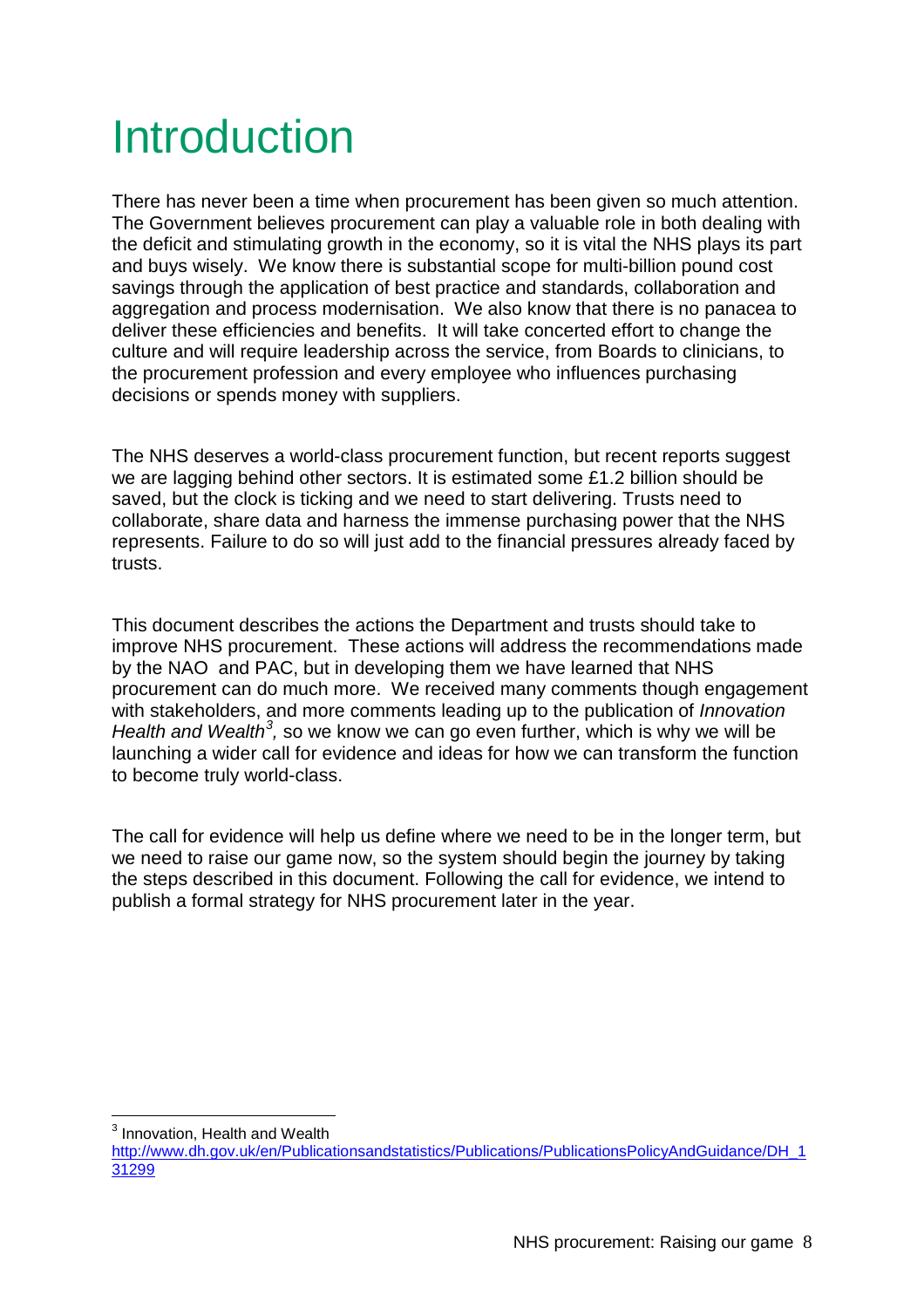# <span id="page-8-0"></span>Why do we need to improve?

NHS acute and foundation hospital trusts in England spend over £18 billion<sup>[4](#page-7-1)</sup> a year on the procurement of goods and services, dealing with thousands of suppliers ranging from large multinational corporations to smaller specialist firms. All trusts are expected to achieve Foundation status by 2014, giving them the freedom to operate independently. However, independence does not mean trusts cannot operate collaboratively to obtain the benefits of its collective spending power.

The NAO found that the fragmented system of procurement has produced a great deal of waste, with trusts being charged different prices for the same goods and trusts now recognise, following our work with the Foundation Trust Network (FTN), that prices paid bear no correlation to volumes. To put it simply, pricing is based on what trusts are prepared to pay.

The NAO highlighted the lack of any formal mechanism to secure commitment to purchase a single item or class of supplies across the NHS. Whilst all trusts have access to procurement intermediaries such as NHS Supply Chain, the Government Procurement Service and collaborative procurement organisations, there is a dependence on framework agreements, which tend not to address variation and commitment for suppliers. Furthermore, the limited data on what is purchased by individual trusts means they cannot easily identify how the prices they are paying compare with those paid by their peers, and more importantly, whether better prices might be available if they were to engage with the market more effectively.

This lack of data makes it difficult for trust Boards to challenge their organisations on the efficiency of procurement and there has not been sufficient control over procurement practices. Procurement is a profession and skill and we must bring professionals together to work with suppliers to reduce their costs of serving the NHS, but at the same time significantly reducing the cost of goods.

The NAO and subsequent PAC made a number of recommendations to improve NHS procurement. They identified:

- A need for much greater transparency on prices being paid to suppliers by individual trusts
- A requirement for trusts and suppliers to adopt standard bar-coding (GS1), to improve procurement data and enable price comparisons whilst improving stock control and patient safety
- <span id="page-8-1"></span>• A need for trusts to make greater use of e-commerce systems to improve management information

<sup>4</sup> Taken from the NHS (England's) summarised accounts and NHS Foundation Trust consolidated accounts (2010-11).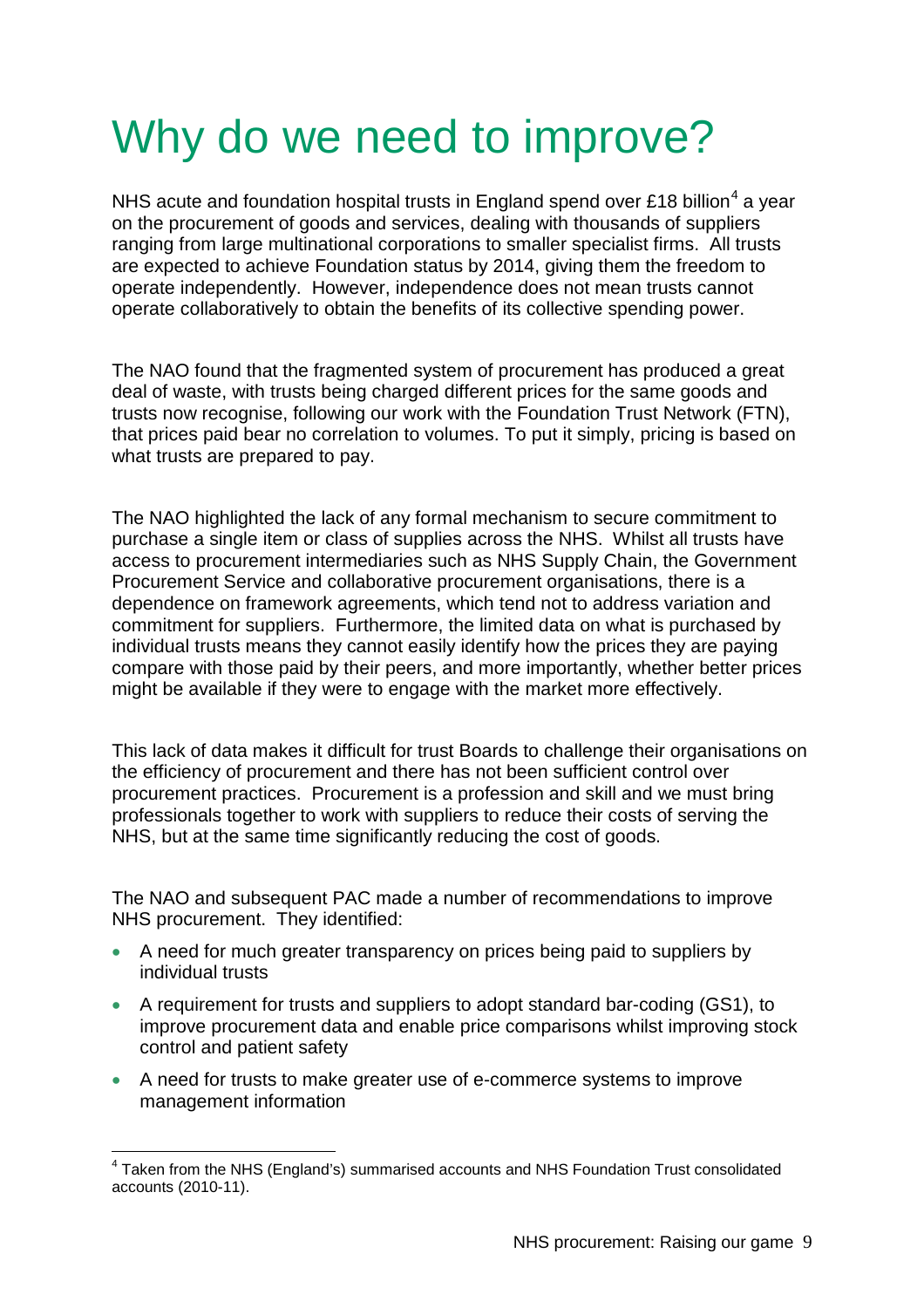- A need to standardise and reduce the variation of products used by the NHS
- A need to improve control over purchasing and ensure that purchases are made using agreed contracts, rather than 'spot' transactions
- A need to assess stock control and its effect on procurement costs
- A need to make better and more professional use of NHS Supply Chain or other procurement partners,
- A need for trust Chief Executives and Boards to consider procurement as a strategic priority
- A need for trusts to collaborate to improve their procurement infrastructure, including sharing of resources

A further NAO report[5](#page-8-1) and PAC[6](#page-9-0) hearing on *Managing High-value Capital Equipment in the NHS in England* last year, was equally critical of NHS procurement for this particular sector. They found that the NHS is not achieving value for money when it purchases high value equipment and that there is no clear accountability for maximising value across the system. There is no sharing of capital plans and, therefore, no aggregation of requirements. Furthermore, trusts were not making best use of the framework agreements negotiated by NHS Supply Chain and so opportunities were being missed to secure bulk discounts.

 $5$  National Audit Office – Managing high value capital equipment [http://www.nao.org.uk/publications/1011/nhs\\_high\\_value\\_equipment.aspx](http://www.nao.org.uk/publications/1011/nhs_high_value_equipment.aspx)

<span id="page-9-1"></span><span id="page-9-0"></span> $6$  Public Accounts Committee – Treasury minute [http://www.hm-treasury.gov.uk/d/hmt\\_minutes\\_52\\_55\\_57\\_61\\_reports\\_cpas\\_feb2012.pdf](http://www.hm-treasury.gov.uk/d/hmt_minutes_52_55_57_61_reports_cpas_feb2012.pdf)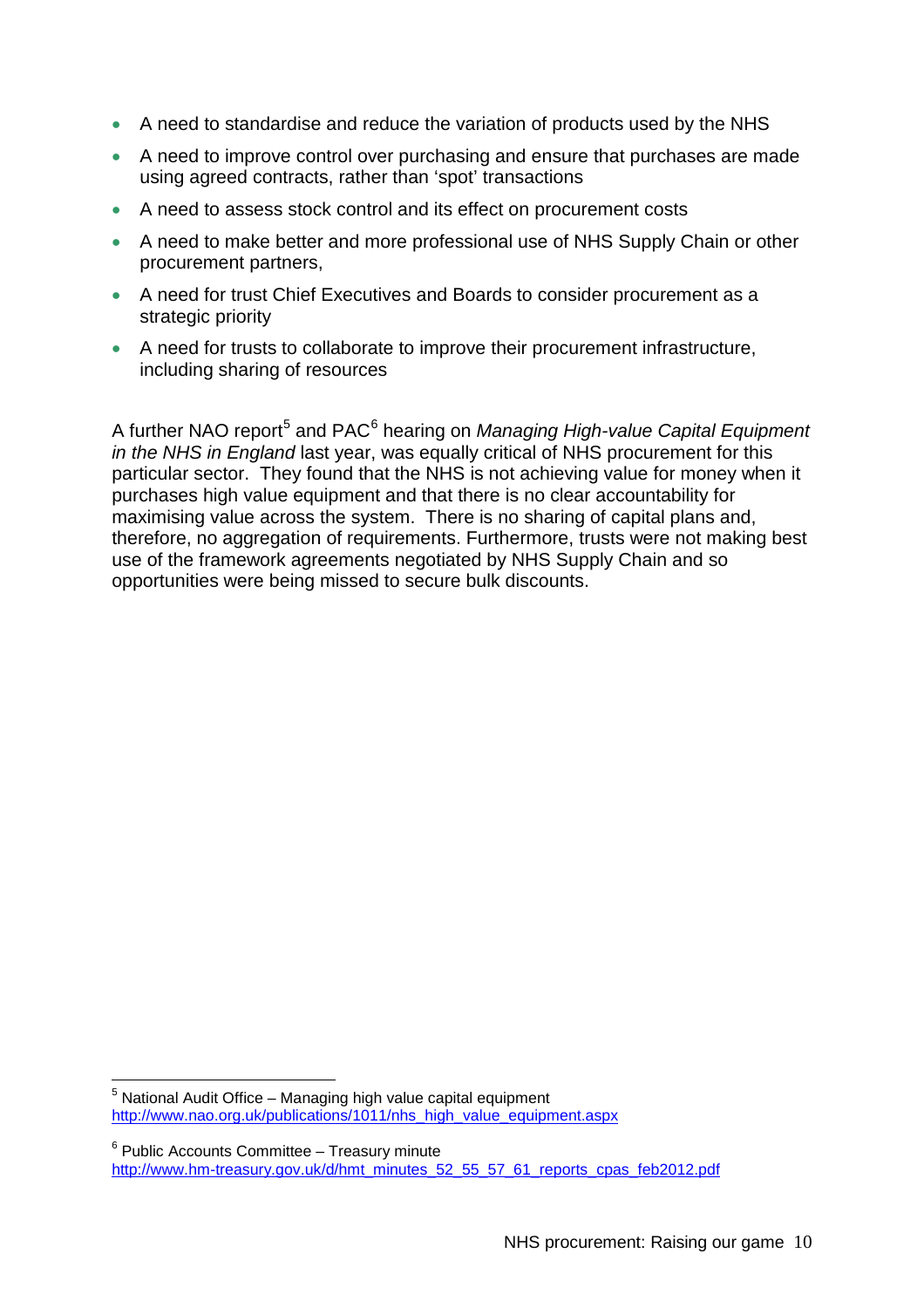# <span id="page-10-0"></span>The engagement process

During 2011 and the beginning of 2012, the Department engaged widely on how the NHS might address the NAO and PAC recommendations. A series of meetings and workshops were held with the following organisations and representatives.

- Trust Chief Executives
- Trust Finance Directors
- Foundation Trust Network
- NHS Trust Development Authority
- Monitor
- NHS Commissioning Board
- Health Care Supply Association
- Industry trade associations
- Individuals, including trust Chief Executives, procurement professionals and clinicians
- NHS Institute for Innovation and Improvement
- National Procurement Council
- Procurement partners, including NHS Supply Chain

In addition, we have also established a procurement network to gather interested procurement professionals to discuss the changes needed.

From this engagement we learnt that trust Chief Executives already want to professionalise their procurement function.

#### **Chief Executives want to:**

- Be advised of the core technologies and systems required to support better procurement, including technologies to promote price transparency and comparison. They want to see standard coding systems (GS1), national databases for procurement including price comparison and product performance
- Leverage commitment at scale across the NHS, to ensure the NHS purchasing muscle is utilised. They also recommended a ban on non-disclosure pricing agreements as they work against the NHS's and the taxpayers' interests
- Implement easily understood key performance indicators for procurement so they can compare their own trust's performance with their peers
- See a longer term transformational change programme for procurement, including the development of a vision for procurement with performance metrics, leadership programme and accreditation
- Learn from the best in the NHS and elsewhere.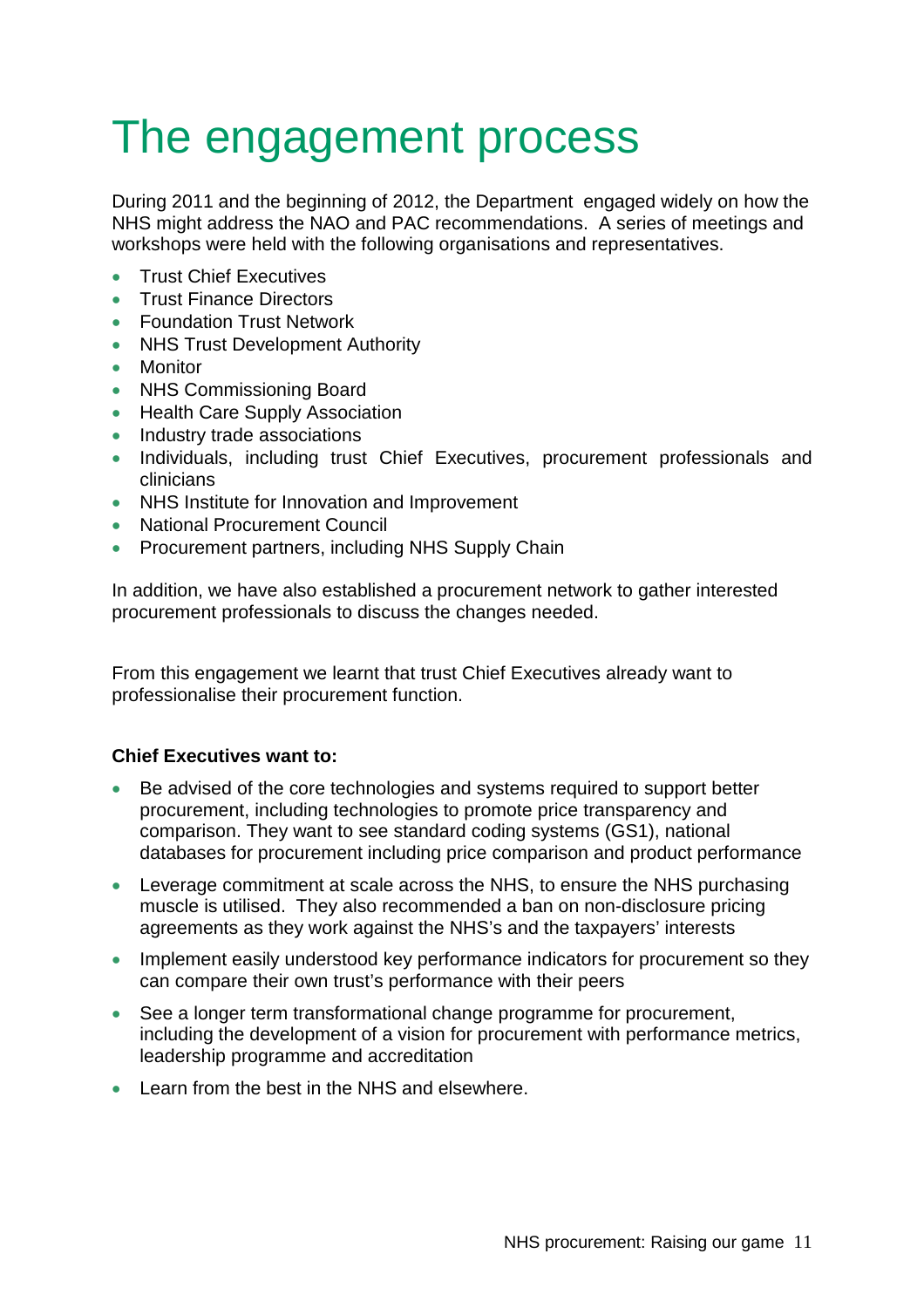#### **In addition, NHS procurement professionals want:**

- Greater support from trust Boards and Executives
- Education for Board members on the value of procurement, the role of the supply chain, and development of a common language
- Improved alignment of procurement objectives with trust business objectives
- Investment in e-procurement systems to improve data transparency and spend information
- More engagement from trust Executives in collaborative activities
- Increased opportunities for benchmarking activities, such as product price comparisons
- Procurement partners, including NHS Supply Chain, being more responsive to its customers.

#### **And Industry wants:**

- Better written and consistent tenders, with specifications focused more on improved health outcomes
- Less burdensome pre-qualification processes, standardised procurement processes and systems including more paper-free systems
- Procurement more aligned with trust objectives
- More professionalism in trust procurement
- Less focus on year-on-year savings, and more focus on long term 'value'
- Greater trust between the NHS and its industry partners
- Standard terms and conditions of contract
- Committed volume contracts rather than framework agreements
- Speedier payments and greater support for SMEs
- More risk-sharing initiatives
- Greater opportunity for industry to present solutions
- Standardised stock management software
- Greater ownership by trust Boards.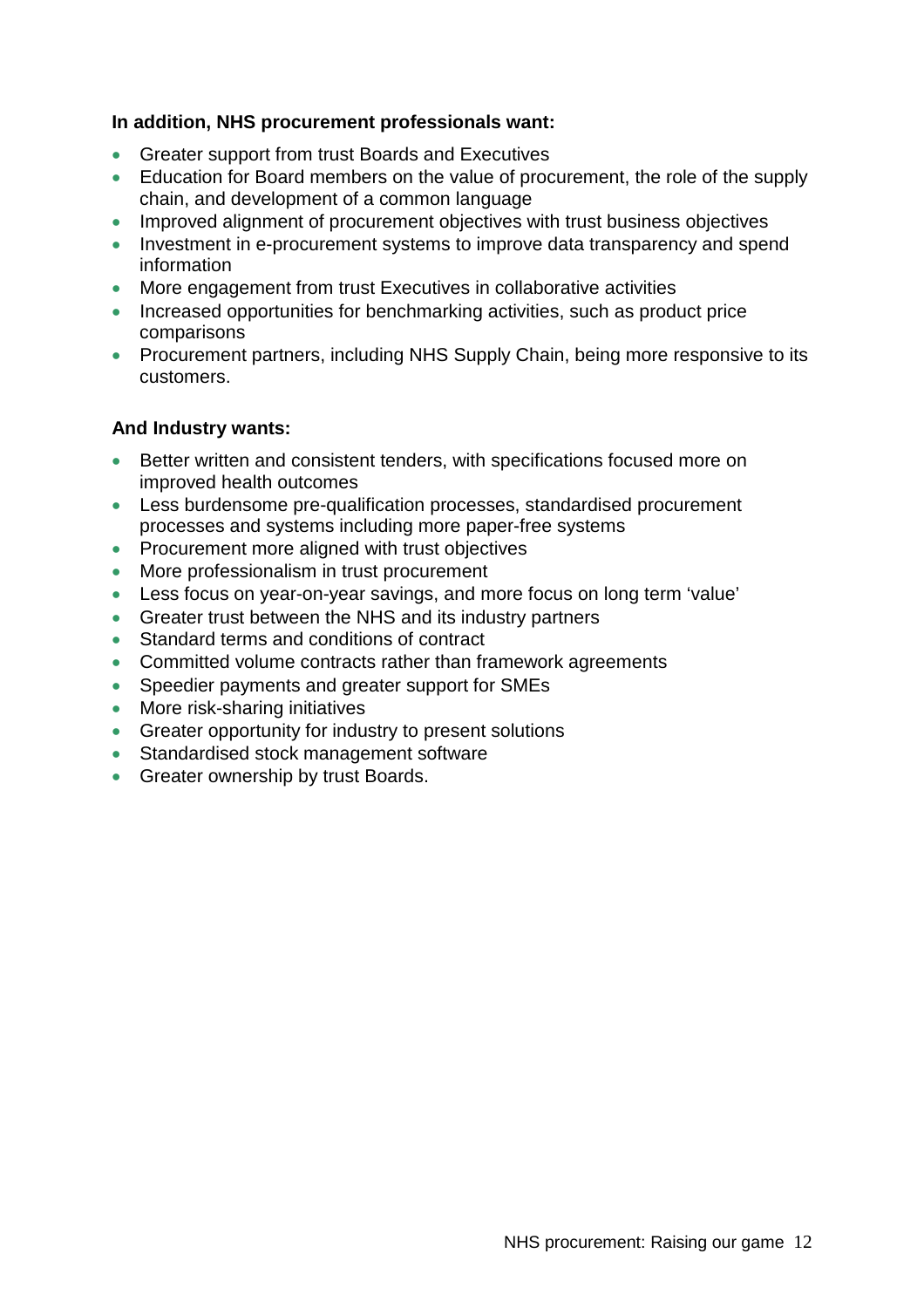# <span id="page-12-0"></span>So what needs to be done?

There is no single answer for improving NHS procurement. It requires action at all levels of the system, but most importantly at trust level. Previous strategies have primarily focused on improving the procurement landscape, rather than on procurement in trusts themselves. To deliver the improvements, Boards and their Executives should treat procurement as a strategic priority. Given this, the recommended actions in this document are either focused on trusts, or are designed to support trusts in delivering their responsibility for achieving value for money.

There are six areas for improvement:

- 1. Levers for change
- 2. Transparency and data management
- 3. NHS Standards of Procurement
- 4. Leadership, clinical engagement and reducing variation
- 5. Collaboration and use of intermediaries
- 6. Suppliers, innovation and growth

#### **1. Levers for change**

Trust Chief Executives and their Boards are accountable for how their organisation spends public money, but it is rare they take the time to discuss whether they are securing value for money. We want to support Boards in giving procurement a stronger focus. For example, Monitor is considering what could be built into the Audit Code, reporting regime and best practice standards allowing Boards to demonstrate they are securing value from their non-pay spend. In addition, the NHS Commissioning Board is considering how to encourage trusts to focus on their procurement, including possible use of CQUIN payments.

We are also keen to explore whether a 'dashboard' of key metrics might encourage trusts to compare themselves with their peers and strive for improvement. These could be very simple and easy to prepare such as the number of cancelled procedures because of the lack of stock. Linked to this would be a number of 'comply or explain' initiatives around these metrics, in particular to create an expectation that national framework agreements are the best and trusts are obliged to use them or explain to their Boards, commissioners and local populations why they intend to use alternative arrangements. We know that contract

**Action:** We will work with the relevant bodies such as Monitor to strengthen trusts' accountability for procurement with implementation effective from 2013

- **Action:** By December 2012, we will create a dashboard of indicators and measures to help trust Boards strengthen their accountability for procurement and to ensure the ability to report publicly
- **Action:** We will develop a number of comply or explain initiatives, such as compliance to national framework agreements

compliance is a key metric in achieving world-class performance and so we want to encourage trusts to put in place policies and systems that deliver this.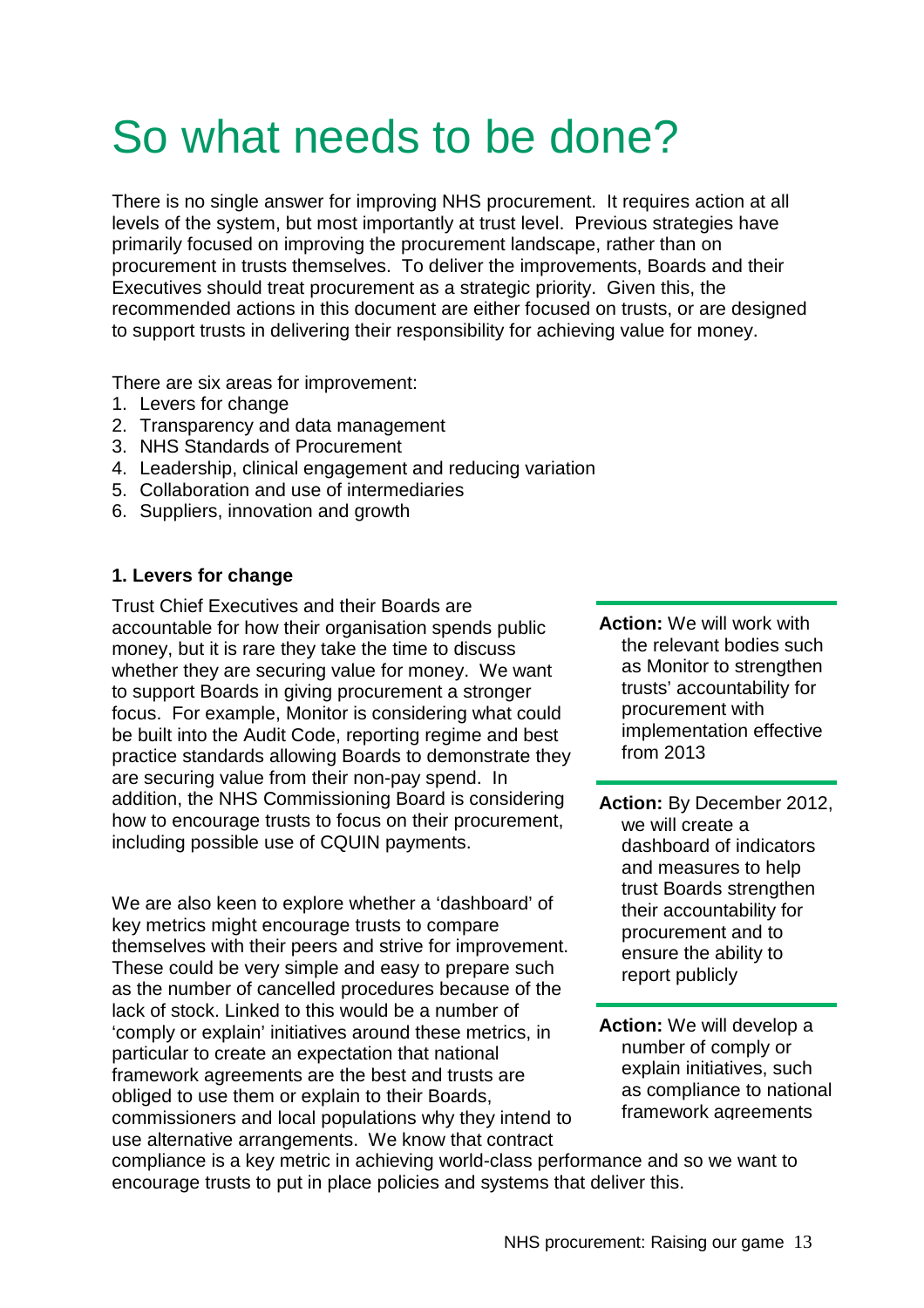#### **2. Transparency and data management**

The Government believes that open access to information holds public services to account, and this applies to the way we spend public money.

In May 2010, the Government set out its expectations for greater transparency in procurement. It recommended all public services, including foundation trusts should use Contracts Finder<sup>[7](#page-9-1)</sup>, the Government's single portal for publishing tender and contract documentation for contracts valued over £10,000. As a minimum, NHS trusts should be doing this, but we need to go further. We believe trusts should actively share information for the greater good, and ensure we leverage the full power of NHS spend. It is not acceptable for trusts to withhold procurement information believing it jeopardises their competitive position – it does not, as there is no evidence the prices paid correlate to size or status.

- **Action:** Trusts should publish all tender and contract information for contracts over £10,000 in Contracts Finder
- **Action:** Trusts should share their procurement data with other trusts for the purposes of benchmarking
- **Action:** We will work with trusts to help them collaborate to benchmark their purchase information such as prices paid

Trusts should actively collaborate to share and benchmark their information, particularly purchase information such as prices paid, products bought and volumes. The Department worked with the FTN last year to benchmark prices paid for a sample of medical products from a small number of trusts. The results showed smaller trusts often secured better pricing than larger ones. Many trusts are already using spend analytics services, and we want to encourage more of this, so we will work with the FTN and the NHS Confederation to explore ways in which this can be done more consistently, possibly through an agreed basket of goods as suggested by trust Chief Executives.

E-technology is transforming procurement and supply chains in all sectors, and is an essential part of the journey to world-class performance. The ability to manage expenditure through controlled catalogues, order goods electronically, manage inventory to its point-of-use, and source via the web is increasing the transparency of data and pricing, but NHS trusts are behind the curve and need to invest in e-procurement systems to improve their processes.

- **Action:** We will develop a suite of case studies of current procurement good practice
- **Action:** We will provide financial guidance to support trusts' investment decisions in procurement technology

In April 2012, the EU announced a commitment to driving full e-procurement for all public purchases. In the context of the modernisation of the European Public Procurement Directives, adopted in December 2011, the Commission has proposed

<span id="page-13-0"></span> <sup>7</sup> Contracts Finder <http://www.contractsfinder.businesslink.gov.uk/>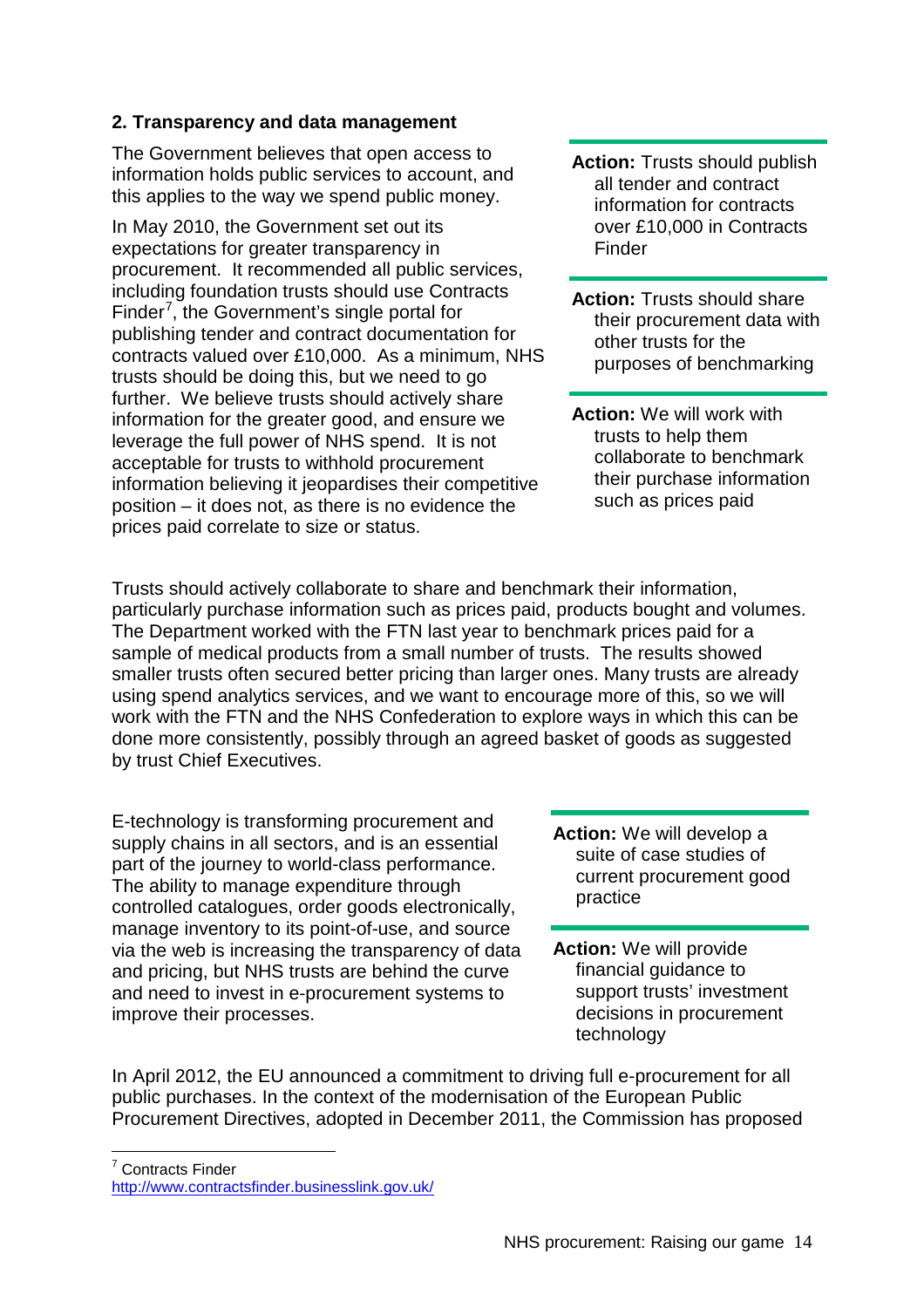to make e-procurement the rule rather than the exception, by making it the standard method of procurement in the EU by mid-2016.

Underpinning e-procurement technology is the need for standard coding. Ministers have already stated that we are committed to GS1<sup>[8](#page-13-0)</sup> as our preferred supply chain standard and the Department is working with industry sectors to urge them to adopt the standard. However, trusts need to ensure they make full use of the coding system by investing in technology such as bar-code readers and insist it is used by all suppliers. A reference guide to support trusts with this action can be accessed at<http://healthcare.gs1uk.org/>

Trust Chief Executives tell us they would like to see price and product comparison systems that allow them to benchmark prices and performance, but they are not sure where to invest. Trust Boards can easily play their part by working with GS1 to introduce standard coding of all products, making price comparison easier.

There are still too many inefficient systems in the NHS and stories of obsolescent stock. The NAO found that much trust purchasing is administered in multiple, small purchase orders. As a minimum, trusts should ensure they have access to:

• Electronic-requisitioning and electronicordering facilities as part of their Purchase to Pay (P2P) business software

**Action:** Trusts should include the requirement for suppliers to provide GS1 GTINs (Global Trade Item Numbers) and associated data as an integral part of any procurement process. In addition trusts should make it clear to their suppliers that provision of GS1 data will be evaluated positively in any competitive situation and over time provision of the data will become a mandatory requirement

- Electronic-catalogues
- Electronic exchange facilities (i.e. the ability to send orders to and receive einvoices from suppliers)
- Electronic-sourcing technology

The NHS can make more use of the technology on offer to support procurement and the management of stock. We want to encourage trusts to invest in procurement technology so they can improve their visibility of spend, have real time stock information and be able to share information and compare themselves with their peers.

Whilst we know the NHS has a long way to go to improve its procurement processes and systems, we also know there are pockets of good practice and we will ensure that trusts have access to case studies which demonstrate current best practice.

<sup>8</sup> <http://www.dh.gov.uk/health/2012/01/it-systems-coding/>

<span id="page-14-0"></span>Ministerial Announcement http://www.dh.gov.uk/en/MediaCentre/Pressreleases/DH\_127474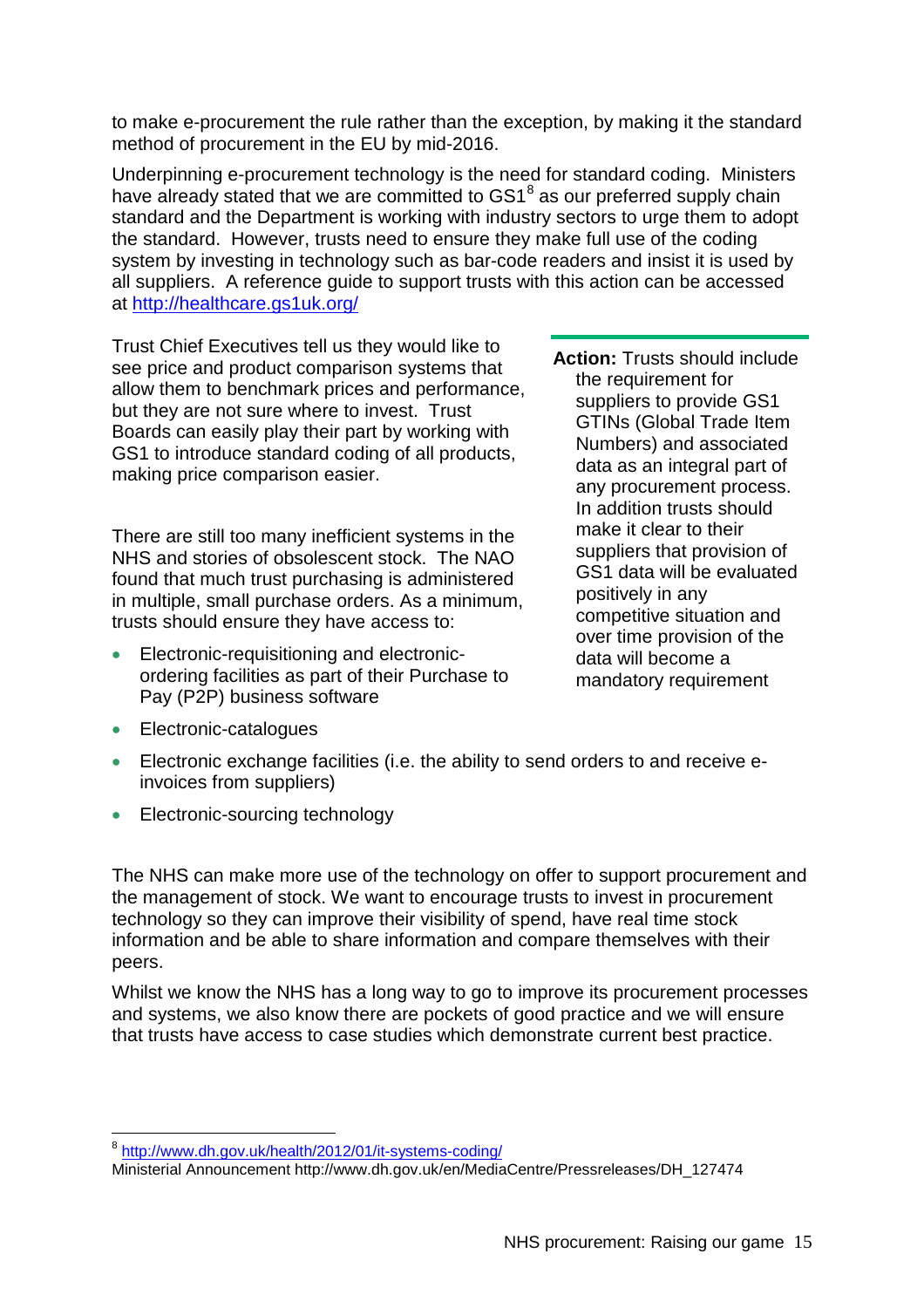The Department has recently supported North East Patches (NEP) Shared System group, the shared services provider serving trusts in north east England, to put in place a national framework agreement for trusts to use to invest in these technologies.<sup>[9](#page-14-0)</sup> We will issue further advice and guidance to support trusts in their understanding of these technologies to ensure they invest wisely and that systems are compatible for comparison of information.

Leading procurement organisations understand the importance of compliance with contracts. There is little point in negotiating contracts with suppliers if they are not used, and so a culture of compliance is essential in bringing non-pay spend under control. E-procurement systems can support compliance, by providing information on whether contracts are being used. We recommend trusts analyse their procurement spend and set themselves targets for compliance against existing contracts. We also recommend trusts seek to ensure more of their non-pay spend is covered by eprocurement systems. The Department will issue further guidance on compliance and coverage as part of the dashboard of key performance indicators for NHS procurement.

- **Action:** Trusts should analyse their non-pay spend and assure themselves they are complying with available contracts
- **Action:** Trusts should analyse their non-pay spend and set themselves goals to ensure improved coverage by their eprocurement systems

#### **3. NHS Standards of Procurement**

A recent CPO Agenda/KPMG report on procurement excellence benchmarking suggests that procurement's overall value creation across all business sectors has progressed hugely. On average, procurement influences 60% of an organisation's spend, and 75% of direct spend is under a contract, with the exception of retail which has a significantly greater level of control. NHS data suggest the NHS is lagging behind with less than 30% of a trust's spend being influenced by procurement, and less than 30% under contract, although it should be recognised that these figures do not include pharmacy spend which does have good controls in place.

Chief Executives have told us they are not sure what good procurement looks like, and in response we are publishing a set of NHS Standards of Procurement with this document. These standards support the recommendations made by the Public Accounts Committee last year by setting out a clear vision of what good looks like and how it can be assessed and measured.

There are 19 standards organised in four domains: leadership, process, partnerships and people. Each one describes the standard itself and how its achievement will improve organisational performance. It also provides a 'maturity matrix' of three levels setting out the characteristics at different stages on the journey to improved

<span id="page-15-0"></span><sup>&</sup>lt;sup>9</sup> Contact [Ross.Morrison@nhct.nhs.uk](mailto:Ross.Morrison@nhct.nhs.uk_) at NEP for more information.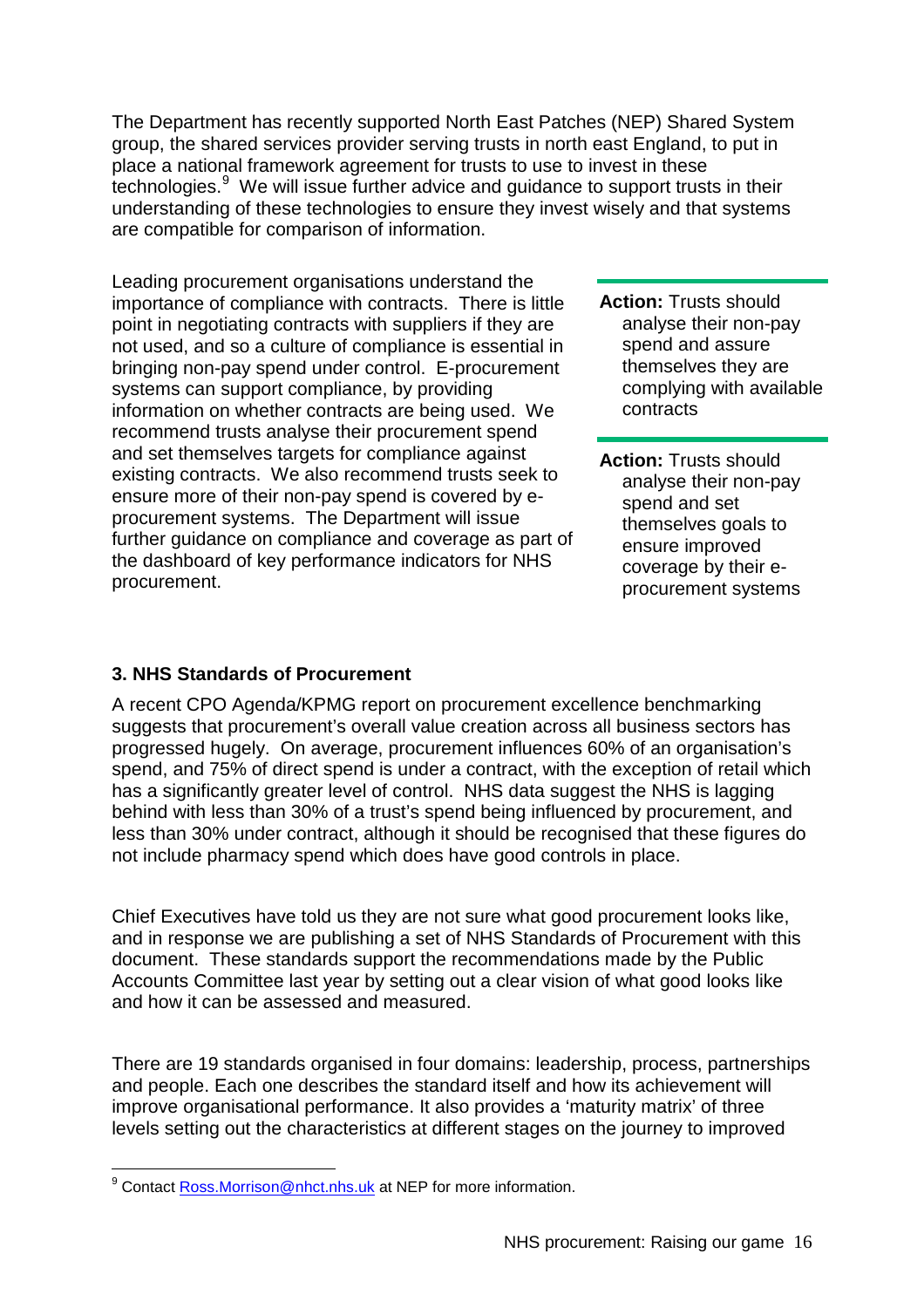procurement. The Department has co-designed these standards with NHS procurement professionals and trust Executives to ensure they meet trusts' requirements, both now and in the future. Each standard has a set of suggested indicators, which enable trusts to measure their improvement, and we expect these to evolve as the standards are used and experience shared.

These standards will enable trusts to assess their current position and enable them to plan their improvement. The Department will also explore ways in which trusts can obtain an inexpensive independent assessment of their position (a diagnostic) to create a baseline for improvement. In the longer term, we will work with the Chartered Institute of Purchasing and Supply (CIPS) and the Health Care Supply Association (HCSA) to develop an inexpensive and independent accreditation system for trusts to aspire to and demonstrate their improvement.

A portal<sup>[10](#page-15-0)</sup> for NHS procurement has been launched and is being developed which includes guidance on how to achieve the standards, a library of tools and templates, and national support for each one, where appropriate.

- **Action:** Trusts should appoint a Board executive to be accountable for procurement performance, preferably the operations or commercial director
- **Action:** Trusts should nominate a non- executive director to sponsor procurement
- **Action:** We will launch a set of procurement standards and a portal for the NHS to share best practice
- **Action: Trusts should review** their performance against the NHS Standards of Procurement and revisit their procurement strategies to ensure they align with the trust's business priorities
- **Action:** We will develop an independent diagnosis and accreditation system to allow trusts to assess their procurement capability
- **Action:** Trust Audit Committees should regularly review procurement

<span id="page-16-0"></span><sup>&</sup>lt;sup>10</sup> NHS Procurement Portal has been established on the Knowledge hub <https://knowledgehub.local.gov.uk/>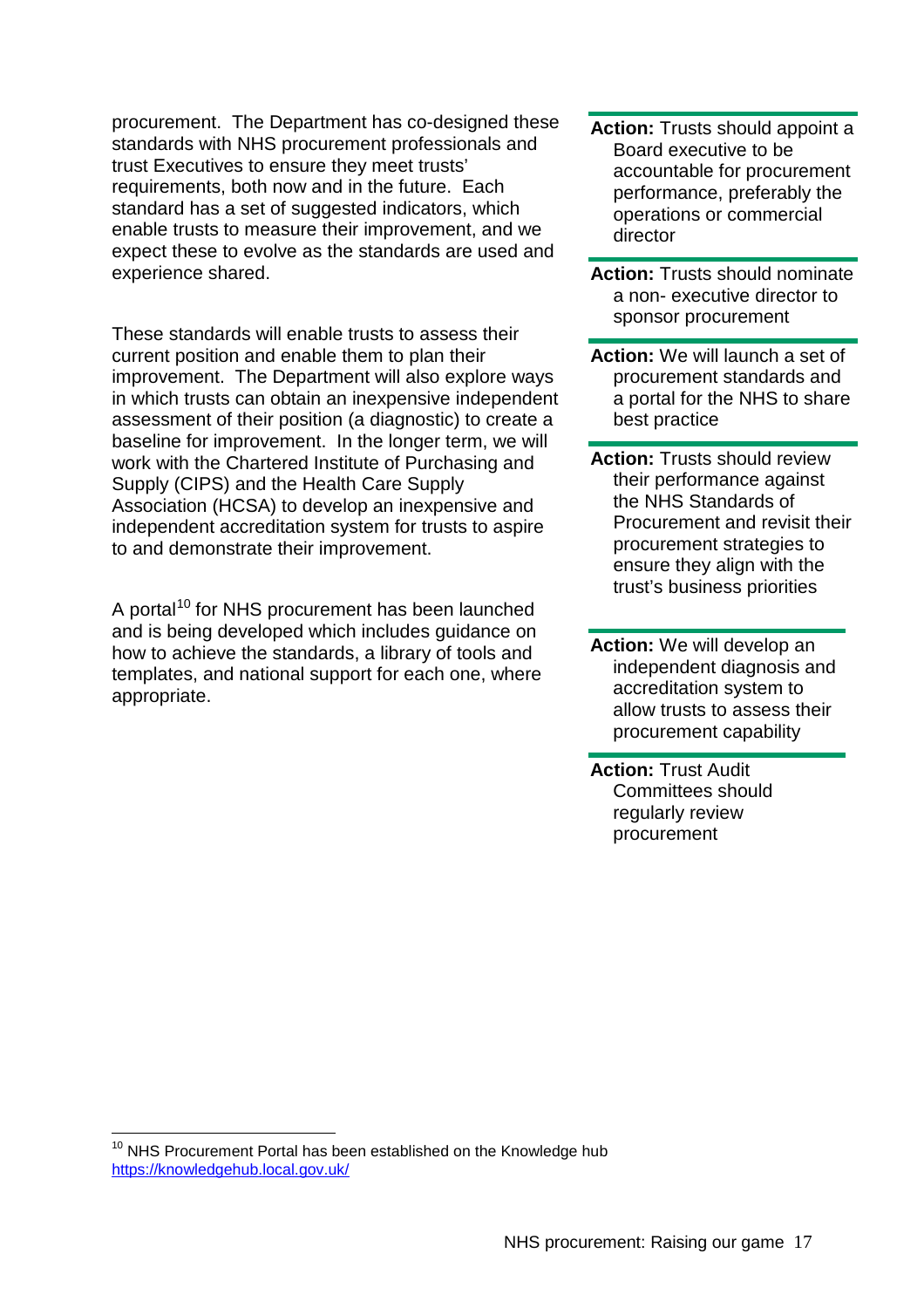#### A summary of the standards is shown below.



#### **4. Leadership, clinical engagement and reducing variation**

Given the growing importance of procurement, NHS leaders need to give it the attention it merits. This includes leadership at all levels, from trust Boards and Chief Executives, to clinicians and major budget holders, and most importantly for the director of procurement and the procurement profession.

Even though non-pay expenditure represents 30 to 35 per cent of a trust's operating expenses, procurement performance is rarely discussed at Board level. NHS Executives ought to better understand the contribution it can make to their organisations. Leading private sector organisations such as Apple have long since understood the value a high-performing supply chain can bring to their bottom line, and have invested accordingly. Trust Boards need the ability to determine if investments in people, processes and technology can deliver results both in terms of improved patient outcomes and cost reduction.

Trust Chief Executives have asked us what they should do to improve their procurement. The ICARE approach below describes some key first steps. We urge Chief Executives to consider this approach: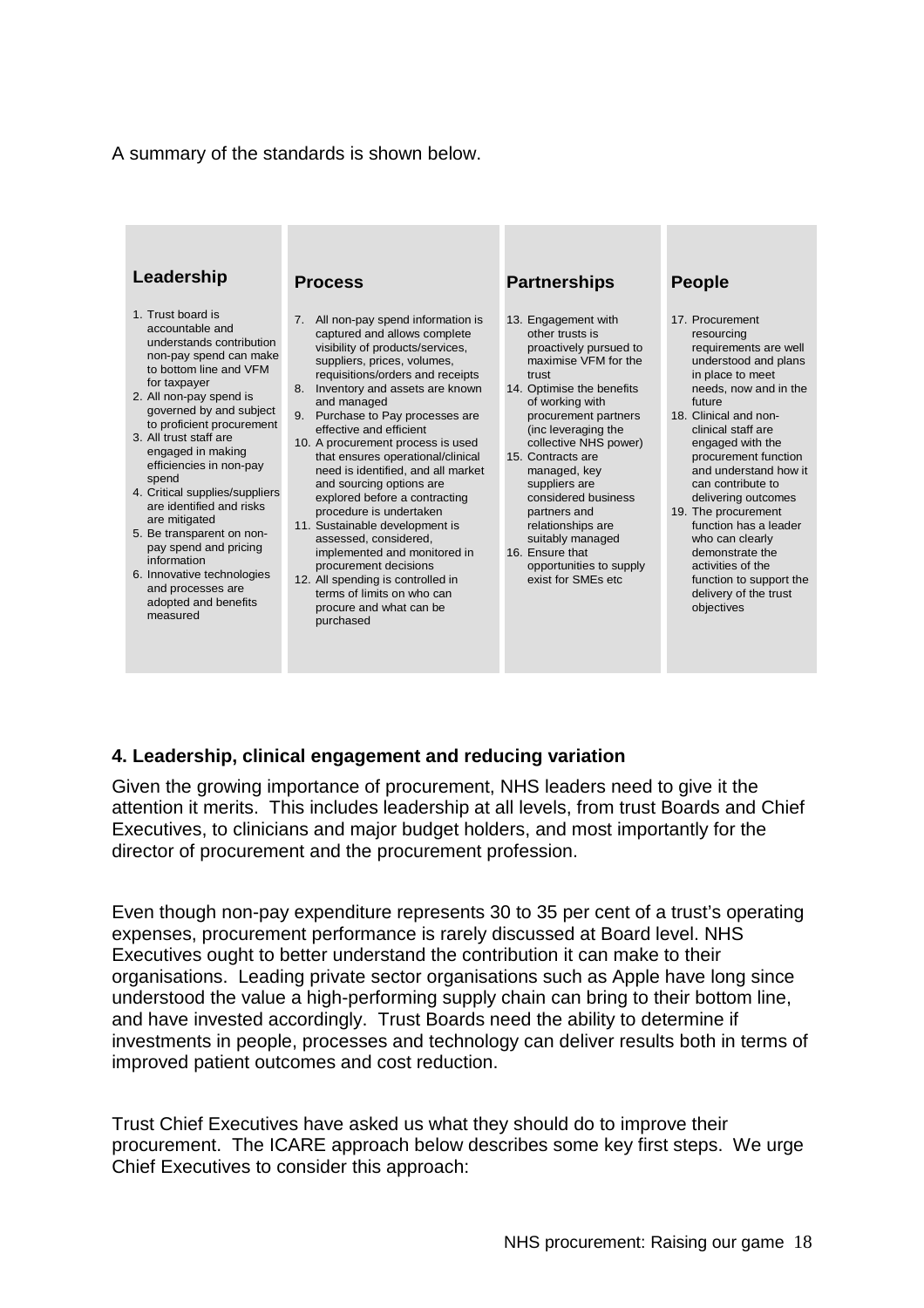- **Invest** their time by showing procurement is important and if need be, invest in the people, processes and technology
- Be prepared to sponsor and, if required, lead **Collaboration** between trusts on procurement issues
- **Appoint** a Board Executive to be accountable for procurement and a non-Executive director to sponsor the procurement function
- Ensure the procurement function gets the attention and **Recognition** it deserves
- Ensure senior managers and clinicians **Engage** in procurement to drive a costmanagement culture
- **Action:** Trust Chief Executives should consider using the ICARE approach to lead change in procurement
- **Action:** We will support the HCSA in developing as a professional association that provides leadership to NHS procurement
- **Action:** We will work with HCSA and CIPS to develop an academy for NHS procurement
- **Action** We will work with trusts and clinicians to identify best practice for reducing variation and managing demand for products and services

The procurement profession must also raise its game and play its part. For many other NHS functions such as finance, professional associations provide an essential leadership role; this has not been the case for procurement. HCSA has a long history of representing the interests of NHS procurement professionals, but it needs to provide stronger leadership to help NHS procurement professionals raise their game. We believe the association – working in partnership with the CIPS – could provide a range of functions that can support the development of procurement in the NHS. These include:

- Learning and development for procurement professionals and staff involved in procurement activities
- Policy advice and communications
- ownership of best practice and the NHS standards of procurement
- Benchmarking facilities, including trust dashboard metrics and price benchmarking
- Guidance on how best to use outsourced procurement partners
- Networking
- Development of an academy for NHS procurement

We are keen to work with the HCSA and CIPS throughout 2012-13 to develop these support functions.

The third area of leadership is the budget-holder level. Whilst traditional pricefocused approaches to procurement will deliver savings, far greater efficiencies can be achieved by focusing on areas such as specification or product rationalisation, complexity reduction and demand management techniques. Equipment requests can be 'overheated', with too many types being ordered, for far too large a range of tasks, and at too high a specification – all points emphasised by the PAC report last year. Budget-holders are critical in this regard.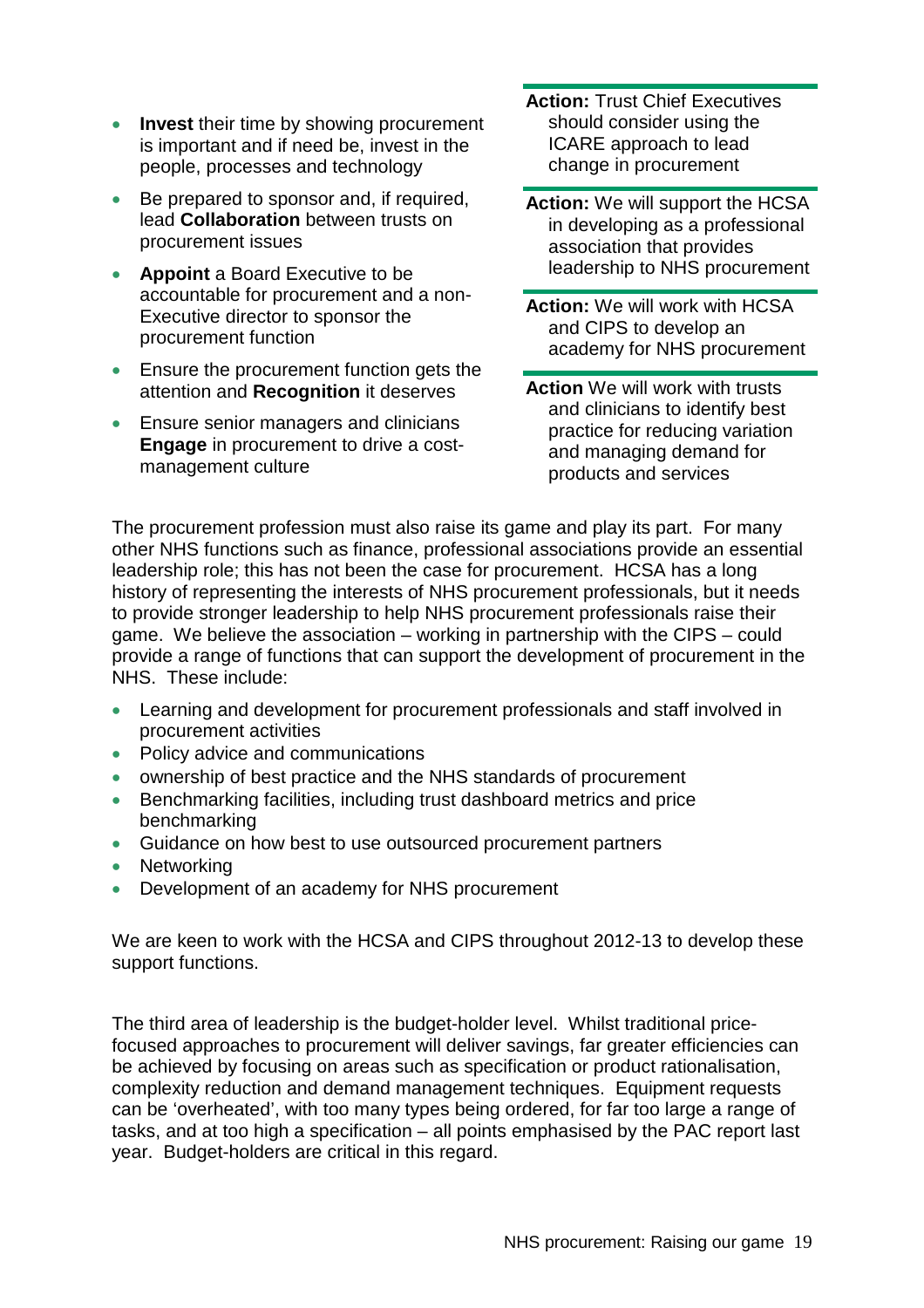In a typical trust, 50 per cent of non-pay expenditure is spent on clinical and pharmaceutical products. Trust clinicians are at the heart of how this money is spent, but are often unaware of the significant impact they can have on a trusts' costs. Devices such as orthopaedic or cardiovascular implants can often represent a significant portion of the national tariff, so bringing them under control can have a direct impact on a trust's bottom line. Clinicians' relationships with suppliers are important, in terms of delivering safe and quality care, but we need to ensure clinicians also play their part in managing costs and the commercial relationship with suppliers.

We want to encourage clinicians and budget-holders to:

- Recognise and own procurement efficiencies in their management of clinical budgets
- Link procurement costs to their service line reporting
- Reduce variation, challenge specifications, and manage demand for products and services

Better performing trusts have 'clinical product selection committees' in place to help them with these issues and some have appointed 'clinical procurement specialists' tasked with rationalising commodity selections. In other cases, trusts have devolved procurement savings targets to budget holders, and then encouraged them to work with the procurement function to deliver the required outcomes. We want to see more of this and so we will work with trusts and clinicians to identify best practice to share across the system, but we also know even more value can be delivered by trusts collaborating on these issues.

#### **5. Collaboration and use of intermediaries**

When we think of collaboration we tend to think of pooling NHS demands to achieve better deals with our suppliers (aggregation and framework agreements), but collaboration between NHS trusts can deliver much more that just aggregated procurement. Indeed, one of the most important roles for procurement leaders in any sector today is to source, manage, combine and blend capabilities and resources successfully, from inside and outside the organisation, to achieve their goals.

It is rarely practical for trusts to have their own category management and logistics teams. It makes more sense to share these activities or use specialist procurement intermediaries. Trusts have a history of using procurement partners to support their procurement activities to varying degrees of success, but trusts rarely go through a robust decision-making process to decide what they want procurement partners to provide. Furthermore, they often do not appreciate the range, importance and opportunity procurement partners can provide for improving procurement performance, or indeed that using partners is not about transferring core responsibilities but about gaining additional expertise and resource from outside to support the key functional activities.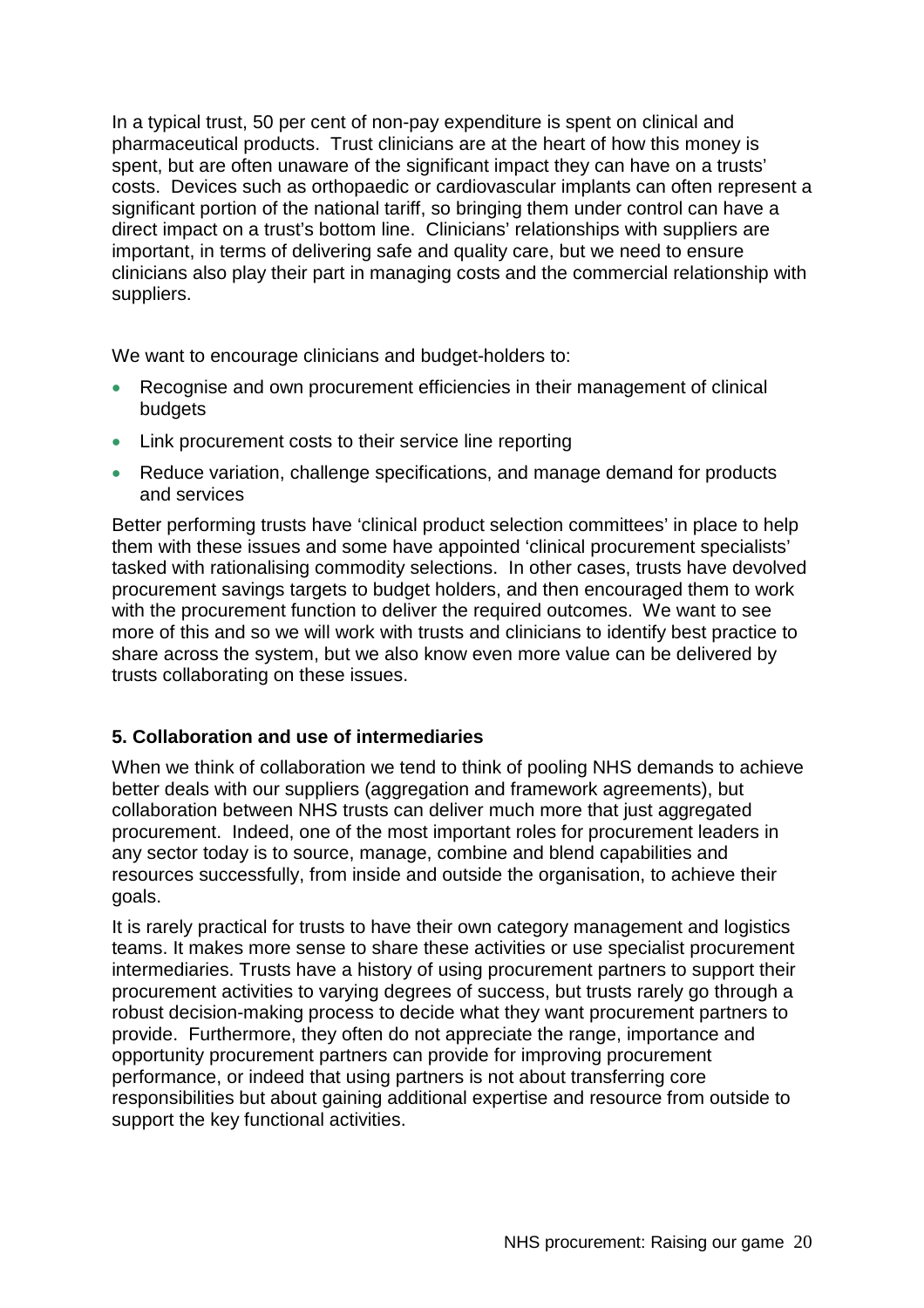The green box suggests activities trusts can collaborate on, with or without using procurement partners. Trusts should analyse their own internal capability for these activities assessing their strength, potential for improvement, and whether procurement partners can support and deliver them more effectively.

The approach to collaboration should be pragmatic and agile; one size will not fit all. However, this flexible approach should consider that many of the benefits of working together could only be achieved through longer-term committed relationships. The key is to match the right type of relationship to the desired outcome. In order to achieve the benefits of collaborative procurement, commitment is required by all stakeholders.

#### **Suggested activities for procurement collaboration**

- category management
- price benchmarking
- logistics
- committing volumes to achieve leverage
- standardisation / rationalisation of products
- supplier information and management
- catalogue management
- improving procurement performance by sharing good practice and comparing Key Performance Indicators

We want to help trusts make best use of procurement partners and avoid duplication in the system, but we believe trust Chief Executives need to show a greater interest and sponsor collaborative activity. Indeed, Chief Executives told us they would like to see clustered activity to discuss things like price and product transparency, committed volume contracts, and a focus on the top 10 spend areas/suppliers. The more trusts work together to agree how best to work with procurement partners, the more likely intermediaries will respond better to their demands.

A precedent has been set with the establishment of 'customer Boards' for both NHS Supply Chain and the Government Procurement Service, where representation mirrors Boards in trusts by involving finance directors, medical directors and nursing staff, and we are already seeing changes in behaviour and a better focus on what trusts' need. We want to encourage more of this and so we will work with the FTN and others to find ways in which we can encourage senior trust Executives to engage in clustered activity to become the intelligent client for procurement partner organisations.

In doing this, we are keen to find ways in which trusts can deliver stronger commitment to procurement deals, so that suppliers have greater certainty of demand, rather than the myriad of framework agreements that currently exist. We are also working with NHS Supply Chain to explore ways in which they

- **Action:** We will work with the FTN and others to find ways the NHS can become a more informed customer in the use of procurement partners
- **Action:** We will work with trusts and their procurement partners to find ways in which firmer commitment can be given to suppliers
- **Action:** We will ask NHS Supply Chain, the Government Procurement Service, and others, to produce information on 'lost opportunities for savings' for trust Boards to consider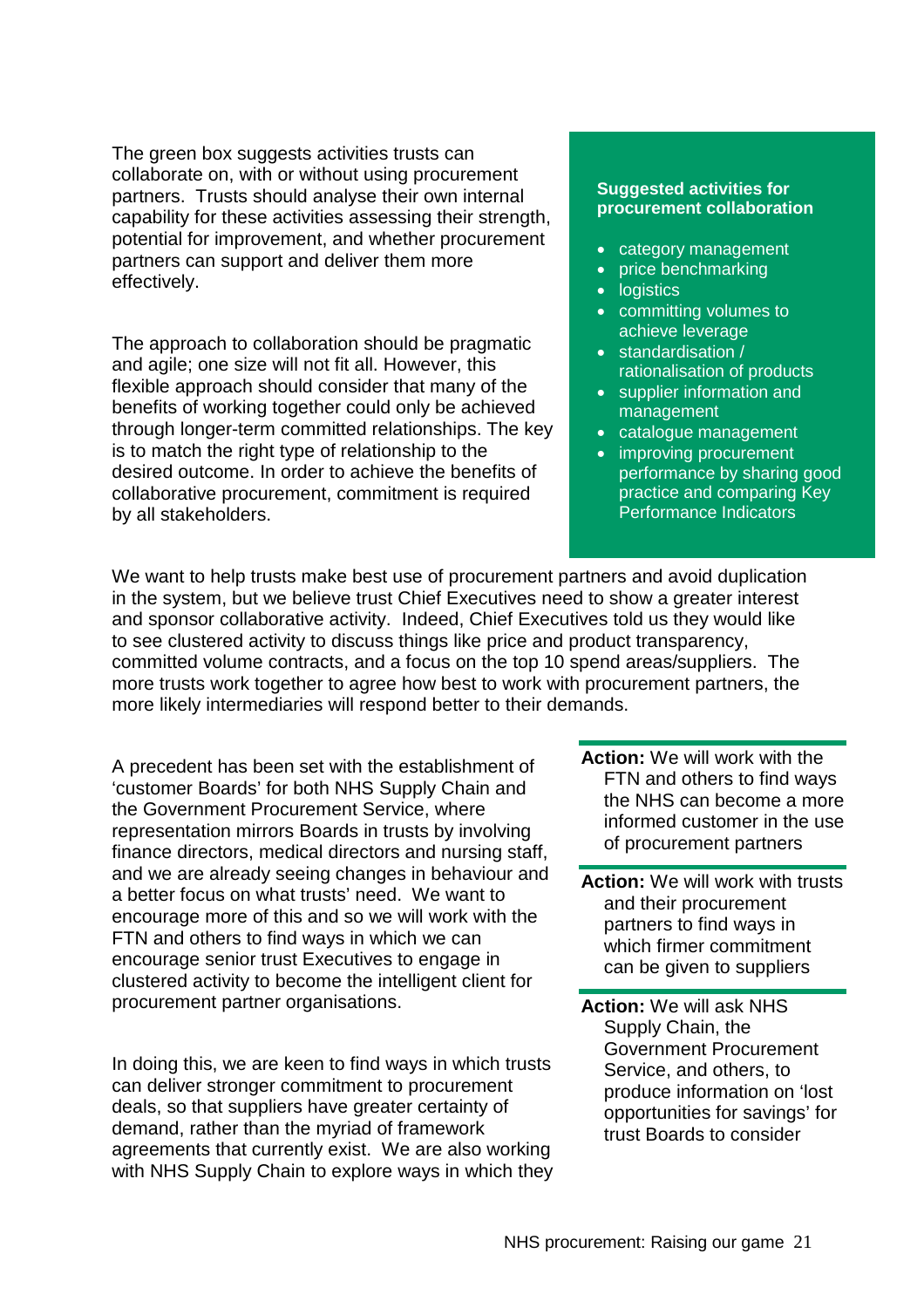can be incentivised to give stronger commitment to suppliers in return for better terms.

Whilst we do this, the NAO and the PAC highlighted that existing arrangements with organisations such as NHS Supply Chain are not being used as well as they might. So we are asking NHS Supply Chain, the Government Procurement Service and others, to produce information on 'lost opportunities for savings' that can be circulated to trust Boards for their consideration.

#### **6. Suppliers, innovation and growth**

A succession of government policies has highlighted procurement as an important lever for economic growth, a potential driver for better public service and, equally important, a means of stimulating innovation.

The Government announced a package of procurement measures in November 2011, designed to support businesses and stimulate growth. This includes publishing potential business on-line, making it 40 per cent faster to do business with government, and collaborating with businesses much earlier in the procurement process so they do not find themselves excluded from opportunities. Furthermore, Government sees Small and Medium-sized Enterprises (SMEs) as critical to achieving UK economic growth and so it wants to ensure they can access the opportunities from Government and the public sector. All government departments have signed up to a 'pledge' to support this agenda.

#### **The Government's Procurement Pledge**

- 1. Give potential providers greater certainty of our future demand
- 2. Work with potential providers to identify and address strategic capabilities in supply chains to ensure providers are prepared to meet this future demand
- 3. Operate an open door policy for business so that we can develop a more strategic relationship with current and future providers
- 4. Back UK business when bidding for contracts overseas

The Government is also keen to ensure all public sector tenders are posted on Contracts Finder so that suppliers can access contracts through a single portal. Furthermore, public buyers are encouraged to stop using pre-qualification questionnaires (PQQs) for contracts under £100,000. We are keen for the NHS to play its part in these initiatives and so we encourage trusts to acknowledge the pledge and use Contracts Finder.

The government has also established a mystery shopper service<sup>[11](#page-16-0)</sup> and supplier feedback service that allows suppliers to complain about individual procurements by any public sector organisation. The Cabinet Office has received over 150 complaints since the service started, most of which are directed at overly cumbersome PQQs. In health, we have received in excess of twenty, again mainly criticising the use of

<sup>11</sup> <http://www.cabinetoffice.gov.uk/form/mystery-shopper-feedback-form>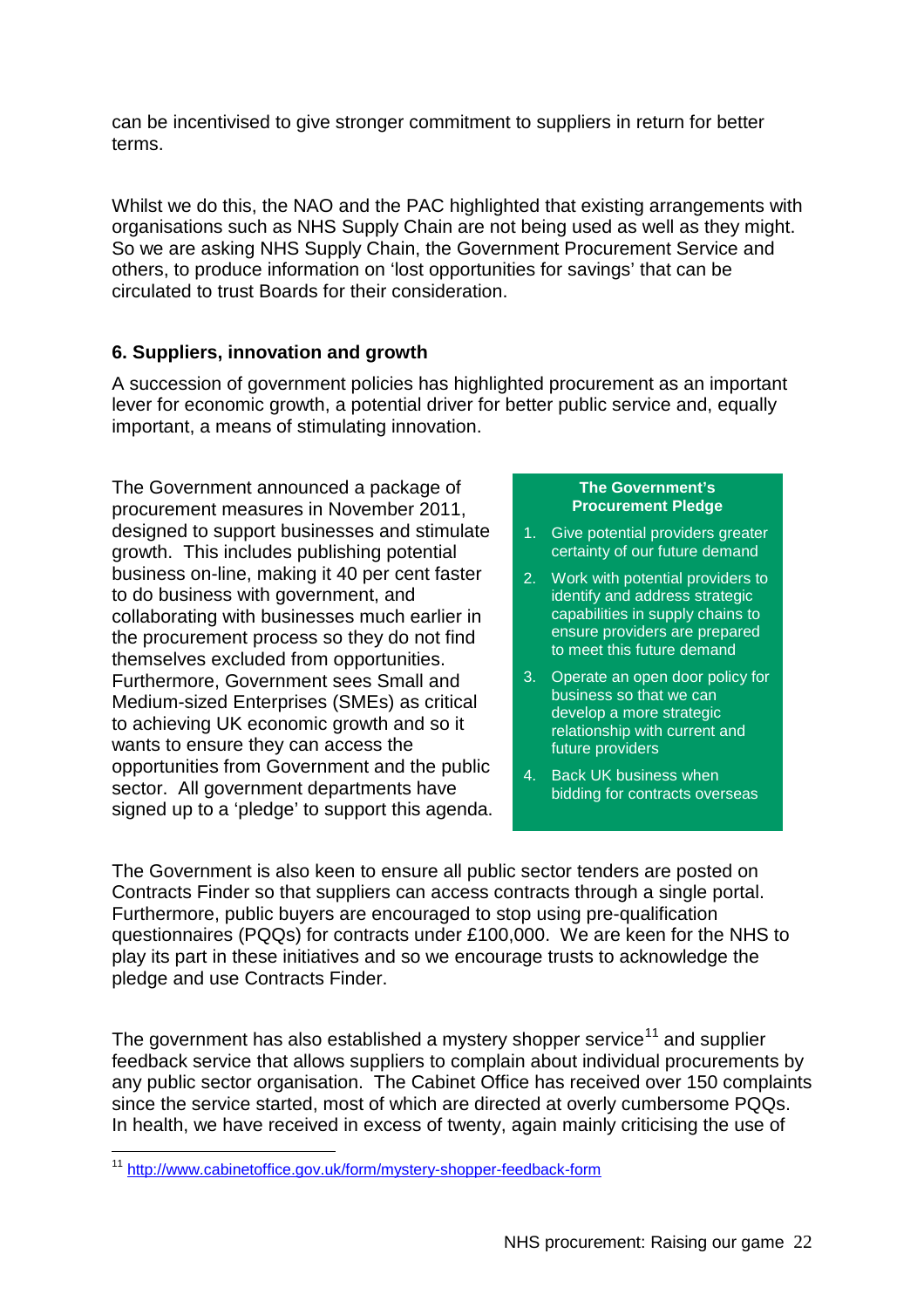PQQs. Following investigation, nearly all trusts changed their practices to meet government expectations. We are therefore recommending trusts stop using PQQs for low-value contracts.

In response to comments from industry, we intend to update and publish an NHS standard set of terms and conditions of contract for goods and services.

The Department recognises the value innovation from suppliers can bring to the NHS reforms, as acknowledged by *Innovation Health and Wealth* published in December 2011. We know

**Action:** Trusts to acknowledge the Government procurement pledge

**Action:** Trusts should stop using PQQs for low value contracts (under £100,000)

**Action:** We will update and publish an NHS standard set of terms and conditions of contract for goods and services

procurement can ensure the process of procurement and specifications are friendly to innovation and SMEs; send strong and early signals to the market on what the NHS intends to procure; engage with suppliers and actively look for new and innovative solutions; conduct open dialogue with suppliers outside of a procurement process; challenge suppliers to develop new products and solutions to meet known healthcare challenges, for example, through initiatives such as the Small Business Research Initiative (SBRI).

It can also encourage the adoption and spread of innovative technologies and solutions across the NHS, so we are keen to explore ways in which NHS procurement can meet both the Government's objectives and ensure we capture innovation from our suppliers to improve care for patients. We want to ensure the key players in the NHS procurement landscape such as NHS Supply Chain, the Government Procurement Service and procurement partners play their part in supporting the procurement of innovation.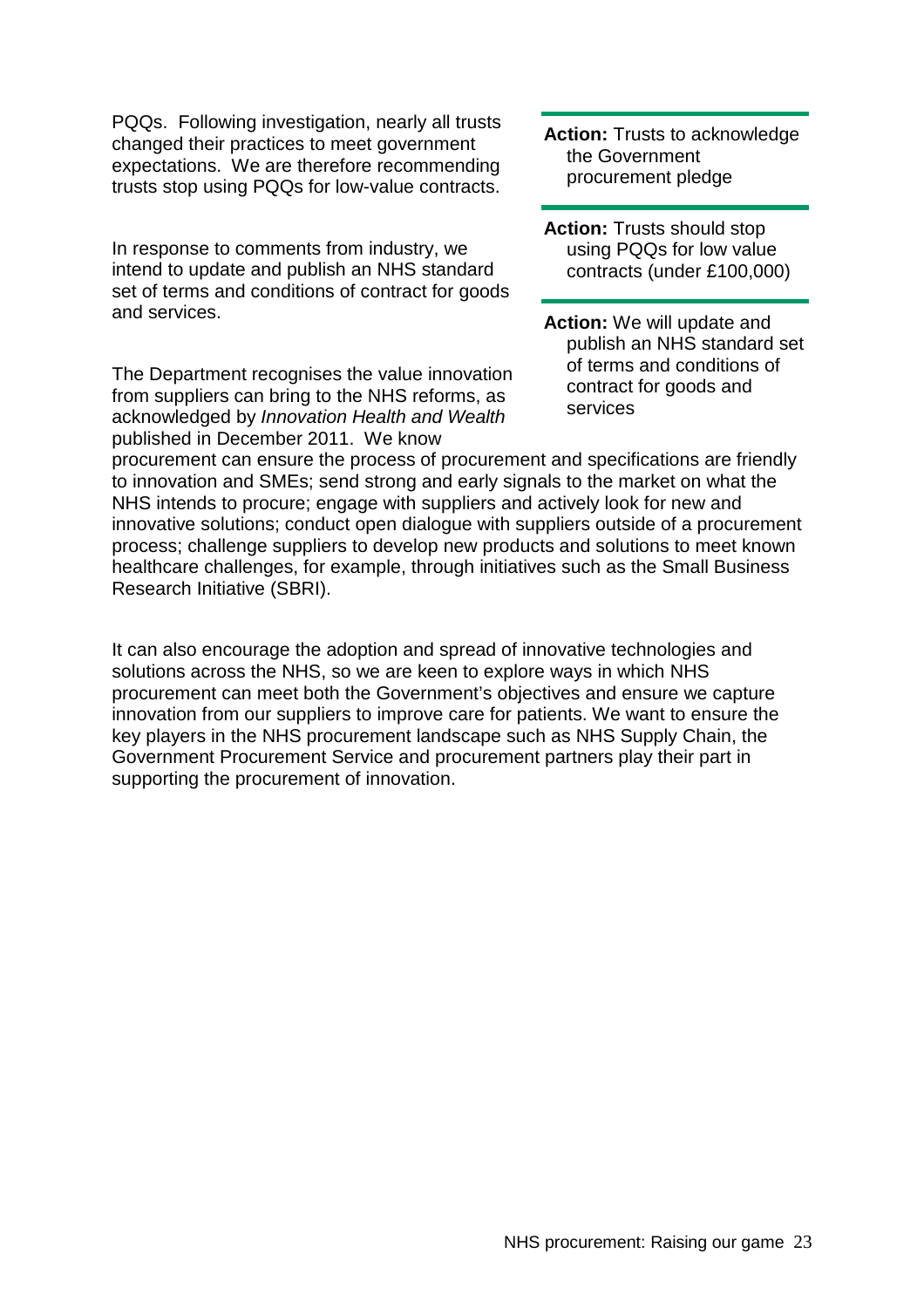### <span id="page-23-0"></span>Summary of recommended actions

#### **For trusts:**

- 1. Trusts should publish all tender and contract information for contracts over £10,000 in Contracts Finder
- 2. Trusts should share their procurement data with other trusts for the purposes of benchmarking
- 3. Trusts should include the requirement for suppliers to provide GS1 GTIN's (Global Trade Item Numbers) and associated data as an integral part of any procurement process. In addition, trusts should make it clear to their suppliers that provision of GS1 data will be evaluated positively in any competitive situation and over time provision of the data will become a mandatory requirement
- 4. Trusts should analyse their non-pay spend and assure themselves they are complying with available contracts
- 5. Trusts should analyse their non-pay spend and set themselves goals to ensure improved coverage by their e-procurement systems
- 6. Trusts should appoint a Board Executive to be accountable for procurement performance, preferably the operations or commercial director
- 7. Trusts should nominate a non-Executive director to sponsor the procurement
- 8. Trusts should review their performance against the NHS Standards of Procurement and re-visit their procurement strategies to ensure they align with the trust's business priorities
- 9. Trust Audit Committees should regularly review procurement
- 10.Trust Chief Executives should consider using the ICARE approach to lead change in procurement
- 11.Trusts to acknowledge the Government procurement pledge
- 12.Trusts should stop using PQQs for low value contracts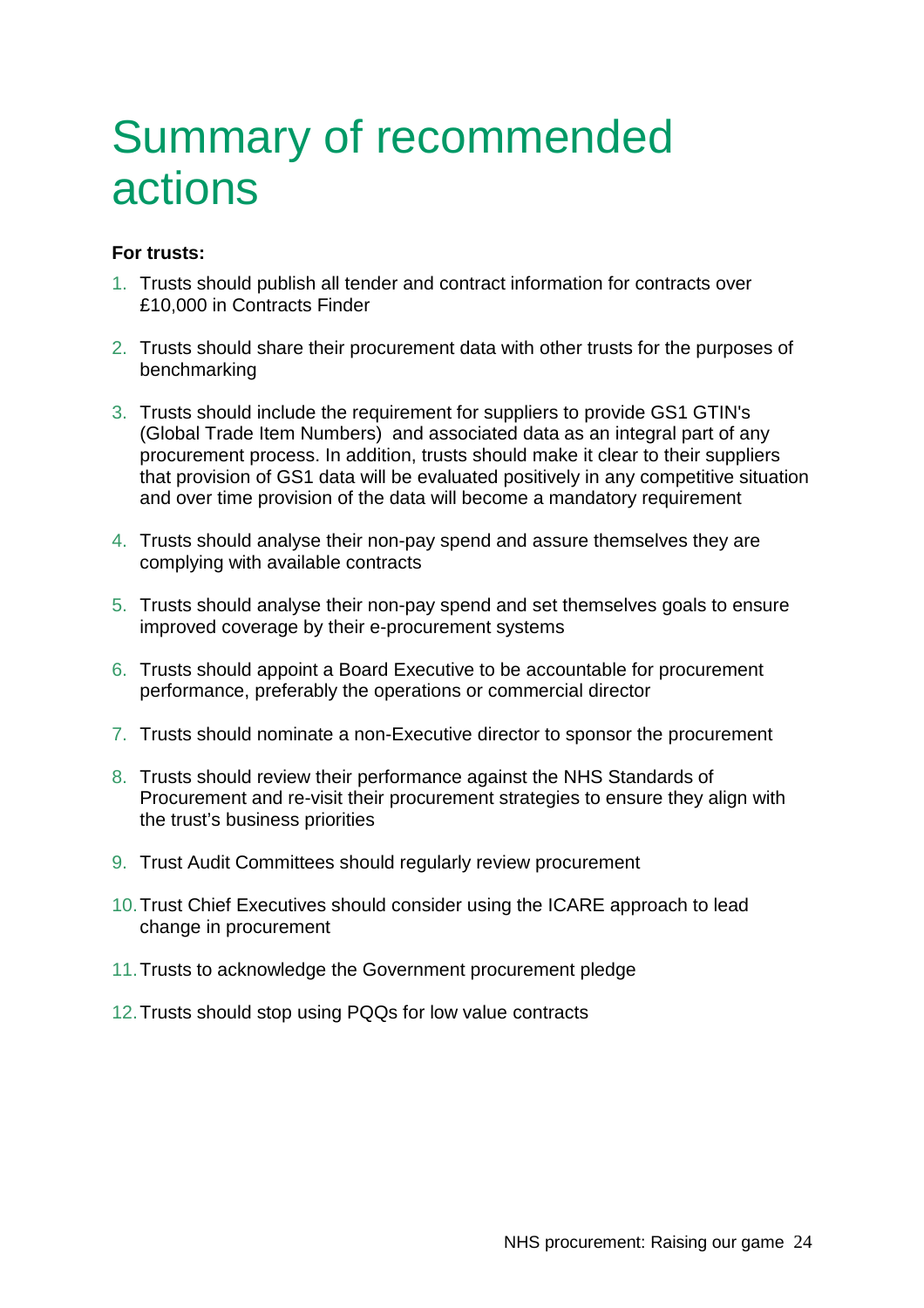#### **For the Department of Health:**

- 1. We will work with the relevant bodies such as Monitor to strengthen trusts' accountability for procurement with implementation effective from 2013
- 2. By December 2012, we will create a dashboard of indicators and measures to help trust Boards strengthen their accountability for procurement and to ensure the ability to report publicly
- 3. We will develop a number of comply or explain initiatives, such as compliance to national framework agreements
- 4. We will work with trusts to help them collaborate to benchmark their purchase information such as prices paid
- 5. We will develop a suite of case studies of current procurement good practice
- 6. We will provide financial guidance to support trusts' investment decisions in procurement technology
- 7. We will launch a set of procurement standards and a portal for the NHS to share best practice
- 8. We will develop an independent diagnosis and accreditation system to allow trusts to assess their procurement capability
- 9. We will support the HCSA in developing as a professional association that provides leadership to NHS procurement
- 10. We will work with HCSA and CIPS to develop an academy for NHS procurement
- 11. We will work with trusts and clinicians to identify best practice for reducing variation and managing demand for products and services
- 12. We will work with the FTN and others to find ways the NHS can become a more informed customer in the use of procurement partners
- 13. We will work with trusts and their procurement partners to find ways in which firmer commitment can be given to suppliers
- 14. We will ask NHS Supply Chain, the Government Procurement Service, and others, to produce information on 'lost opportunities for savings' for trust Boards to consider
- 15. We will update and publish an NHS standard set of terms and conditions of contract for goods and services